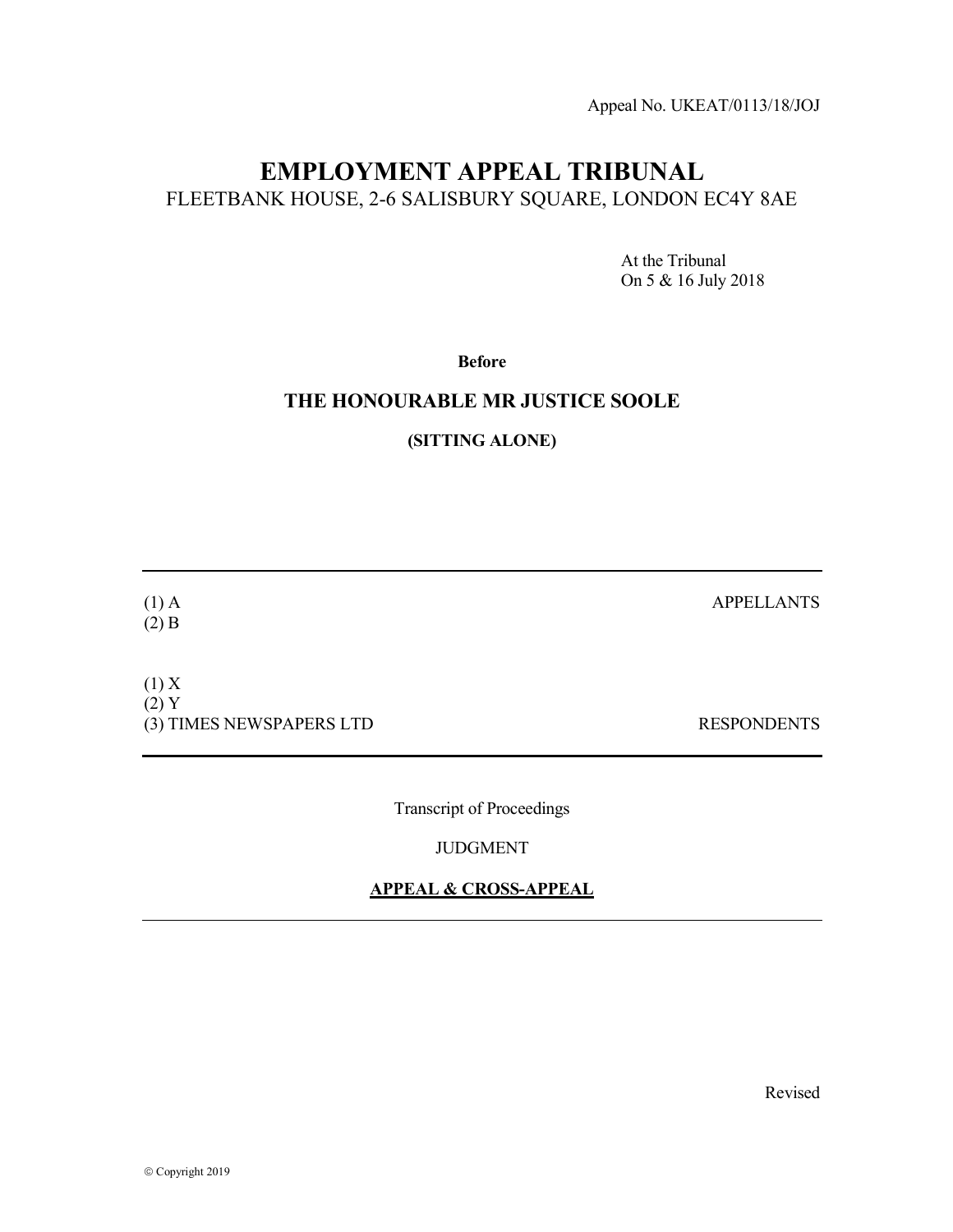# **APPEARANCES**

### For the Appellants MR CHRISTOPHER MILSOM (of Counsel) Instructed by: Neves Solicitors LLP Aurora House Deltic Avenue Milton Keynes MK13 8LW

For the First and Second Respondents MR DAVID READE

(One of Her Majesty's Counsel) and MR NIRAN DE SILVA (of Counsel) Instructed by: Moon Beever 21a John Street London WC1N 2BF

For the Third Respondent MR ADAM WOLANSKI

(of Counsel) Instructed by: Times Newspapers Ltd 9th Floor 1 London Bridge Street London SE1 9GF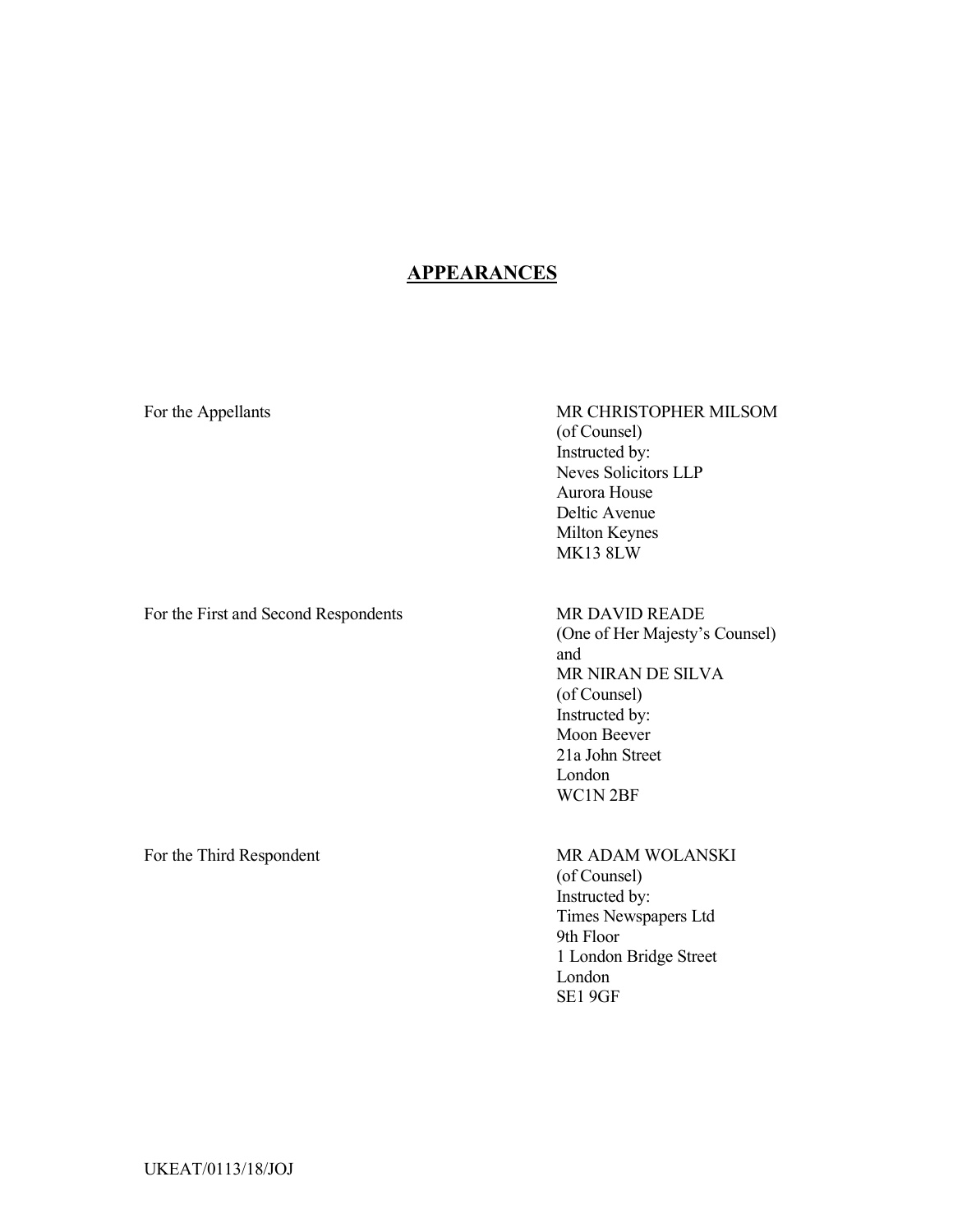#### **SUMMARY**

#### PRACTICE AND PROCEDURE - Disclosure

The Claimants were employed by the First Respondent company. They made complaints to the ET of sexual harassment, including allegations of sexual offences committed by the Second Respondent. The allegations were entirely denied. The Claimants were protected by section 1 of the Sexual Offences (Amendment) Act 1992. Pending adjudication on the allegations the Respondents sought Restricted Reporting Orders ("RRO") and Anonymity Orders pursuant to section 11 Employment Tribunals Act 1996 and ET Rule 50, having particular regard to the Second Respondent's ECHR Article 8 right of privacy, including honour and reputation. The Claimants also sought Anonymity Orders, to bolster their protection under the 1992 Act; but only if the Respondents were not granted such Orders.

The ET granted the RRO, to continue until the after (any) hearing on remedy; but refused Anonymity Orders.

The Claimants appealed against the RRO on the grounds (amongst others) that the ET had failed to give 'full weight' to the principle of open justice, as required by Rule 50(2); and against the refusal of Anonymity Orders to the Claimants. The Respondents cross-appealed on the refusal of Anonymity Orders, but conditional on the success of the Claimants' appeal in respect of Anonymity Orders. The Third Respondent was given leave to join in the appeal.

The EAT considered the correct approach when carrying out the balancing exercise under Rule 50(2). It accepted that the ET had not given full weight to the principle of open justice; but rejected the Appellants' further contentions that the ambit of Rule 50 was limited to cases where publicity might adversely affect the administration of justice. It also held that any Order should not extend beyond the promulgation of the decision on liability. The application for an RRO was remitted to a freshly constituted Tribunal. The appeal in respect of the refusal of an Anonymity Order was dismissed.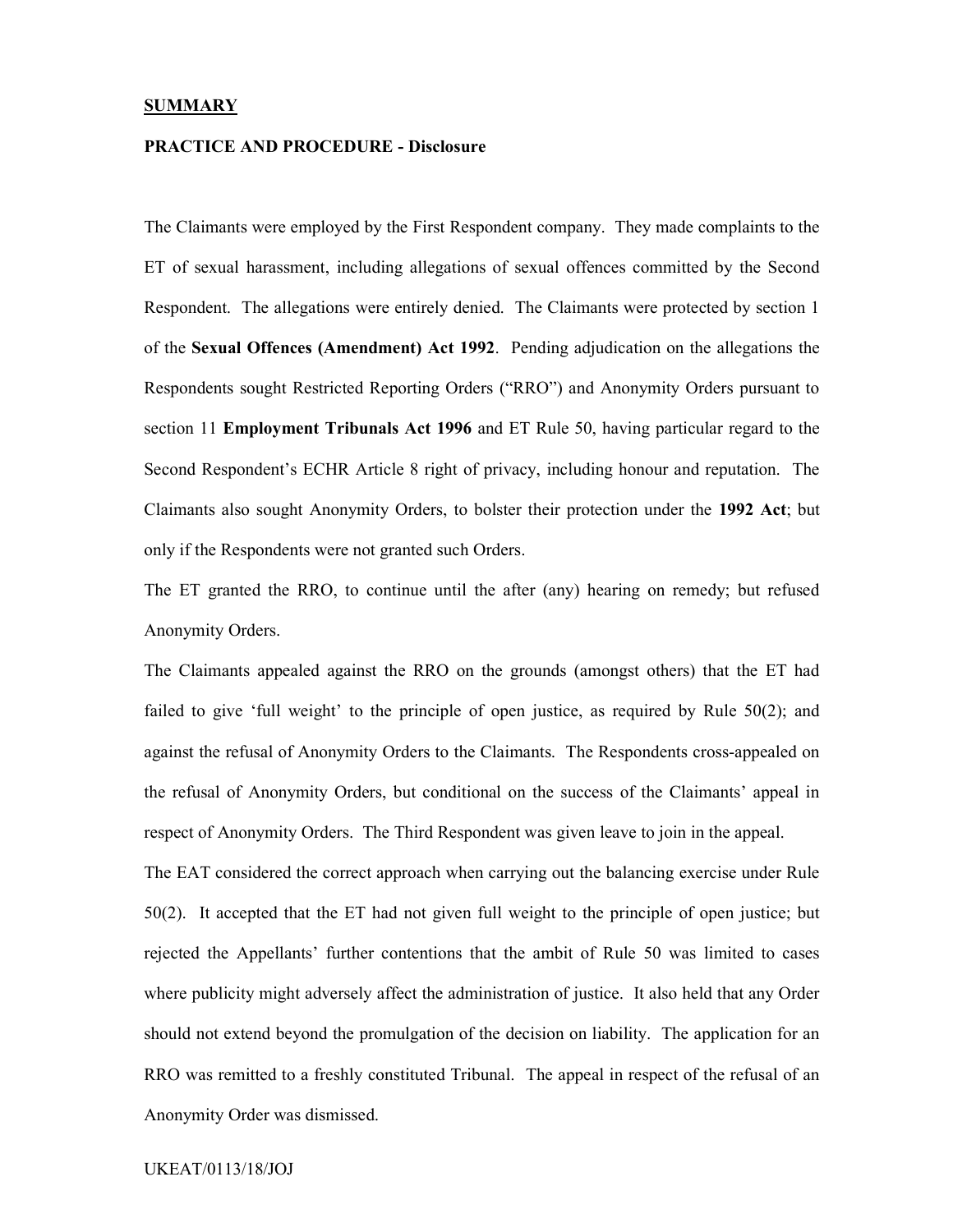A

B

C

#### THE HONOURABLE MR JUSTICE SOOLE

1. This is an appeal by the Claimants against the Decision of the London (Central) Employment Tribunal (Employment Judge Wade) sent to the parties on 15 February 2018, whereby:

- (1) a Restricted Reporting Order ("RRO") in favour of the Respondents was granted until the Tribunal's decision on liability and (if applicable) remedy, in respect of their claims which include allegations of sexual harassment contrary to section 26 of the Equality Act 2010 ("EqA");
- (2) Anonymity Orders were refused.

D

E

F

G

2. The hearing on liability is listed for early September. Times Newspapers Ltd has been given permission to join in the appeal. In the meantime, successive Orders of this Tribunal have imposed a temporary RRO in respect of this appeal.

3. The two Claimants were employed by the First Respondent company. The Second Respondent is a public figure with a well-known family name. In each case the claims of sexual harassment include allegations of sexual offences committed by the Second Respondent on each Claimant. Those allegations are entirely denied.

4. The Claimants are protected by section 1 of the Sexual Offences (Amendment) Act 1992 ("the 1992 Act"), whereby there is a lifetime prohibition on publication of any matter which is likely to lead to members of the public identifying the alleged victims of sexual offences.

H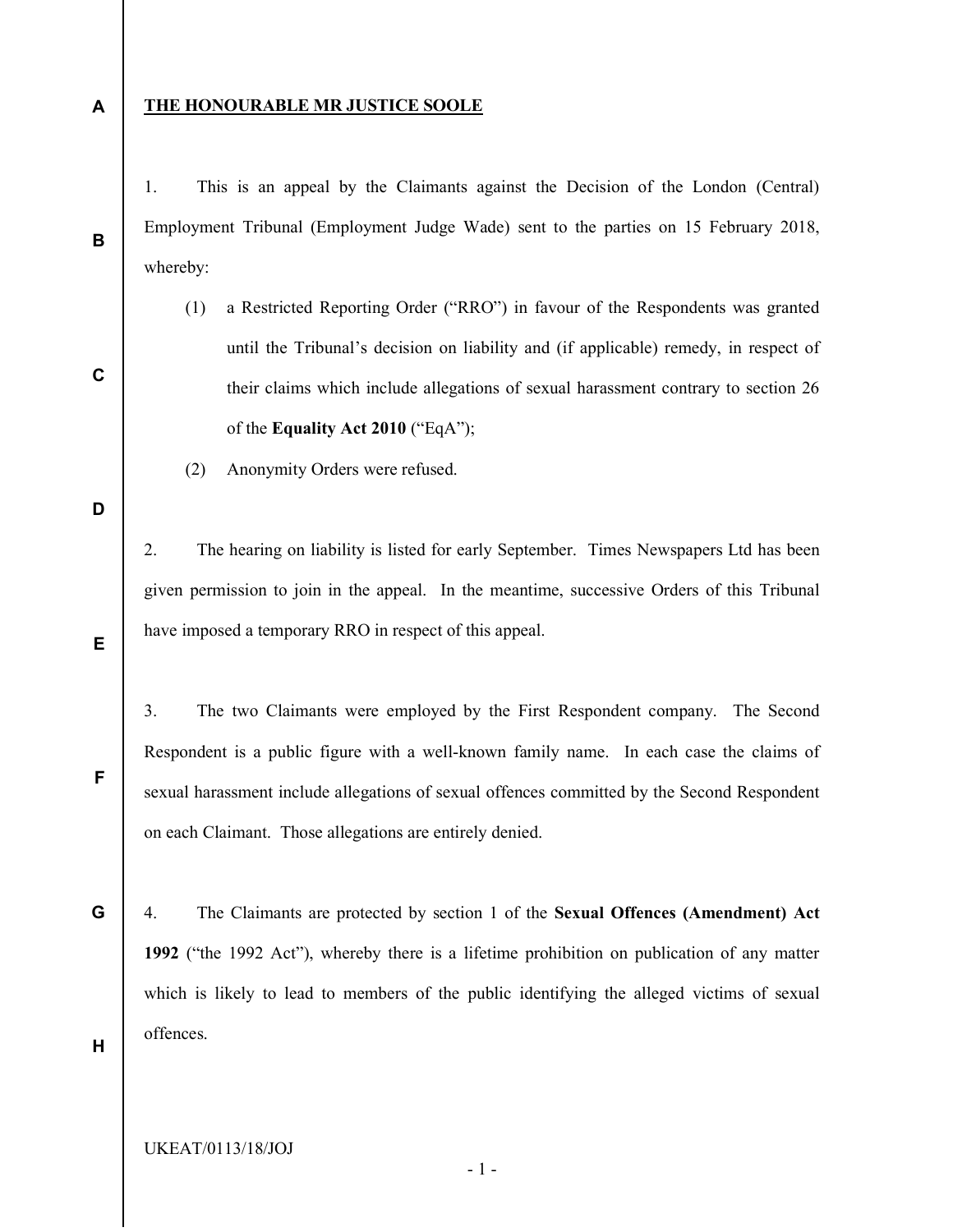| A           | The jurisdiction for the grant of an Anonymity Order and/or RRO pending promulgation<br>5.                                                                                                                                                                                                                                                                                                                                           |
|-------------|--------------------------------------------------------------------------------------------------------------------------------------------------------------------------------------------------------------------------------------------------------------------------------------------------------------------------------------------------------------------------------------------------------------------------------------|
|             | of a Judgment in a Tribunal hearing is provided by Rule 50 of the Employment Tribunals                                                                                                                                                                                                                                                                                                                                               |
|             | (Constitution and Rules of Procedure) Regulations 2013 ("ET Rules") made pursuant to                                                                                                                                                                                                                                                                                                                                                 |
| B           | section 11 of the Employment Tribunals Act 1996 ("ETA").<br>Section 11 is headed                                                                                                                                                                                                                                                                                                                                                     |
|             | "Restriction of publicity in cases involving sexual misconduct". As material it provides:                                                                                                                                                                                                                                                                                                                                            |
|             | "(1) Employment tribunal procedure regulations may include provision -                                                                                                                                                                                                                                                                                                                                                               |
| $\mathbf C$ | (a) for cases involving allegations of the commission of sexual offences, for securing<br>that the registration or other making available of documents or decisions shall be so<br>effected as to prevent the identification of any person affected by or making the<br>allegation, and provision -                                                                                                                                  |
|             | (b) for cases involving allegations of sexual misconduct, enabling an employment<br>tribunal, on the application of any party to proceedings before it or of its own motion,<br>to make a restricted reporting order having effect (if not revoked earlier) until the<br>promulgation of the decision of the tribunal."                                                                                                              |
| D           |                                                                                                                                                                                                                                                                                                                                                                                                                                      |
|             | By subsection 2, publication of "any identifying matter" in contravention of an RRO is a<br>6.                                                                                                                                                                                                                                                                                                                                       |
|             | criminal offence. By subsection 6, identifying matter "in relation to a person, means any                                                                                                                                                                                                                                                                                                                                            |
|             | matter likely to lead members of the public to identify him as a person affected by, or as the                                                                                                                                                                                                                                                                                                                                       |
| Е           | person making, the allegation". Sexual misconduct means "the commission of a sexual offence,                                                                                                                                                                                                                                                                                                                                         |
|             | sexual harassment or other adverse conduct (of whatever nature) related to sex".                                                                                                                                                                                                                                                                                                                                                     |
|             | 7.<br>Rule 50 provides as material:                                                                                                                                                                                                                                                                                                                                                                                                  |
| F           |                                                                                                                                                                                                                                                                                                                                                                                                                                      |
|             | "(1) A Tribunal may at any stage of the proceedings, on its own initiative or on application,<br>make an order with a view to preventing or restricting the public disclosure of any aspect of<br>those proceedings so far as it considers necessary in the interests of justice or in order to<br>protect the Convention rights of any person or in the circumstances identified in section 10A<br>of the Employment Tribunals Act. |
| G           | (2) In considering whether to make an order under this rule, the Tribunal shall give full<br>weight to the principle of open justice and to the Convention right to freedom of expression.                                                                                                                                                                                                                                           |
|             | (3) Such orders may include -                                                                                                                                                                                                                                                                                                                                                                                                        |
|             | (a) an order that a hearing that would otherwise be in public be conducted, in whole or<br>in part, in private;                                                                                                                                                                                                                                                                                                                      |
| н           | (b) an order that the identities of specified parties, witnesses or other persons referred<br>to in the proceedings should not be disclosed to the public, by the use of anonymisation<br>or otherwise, whether in the course of any hearing or in its listing or in any documents<br>entered on the Register or otherwise forming part of the public record;                                                                        |
|             | (c) an order for measures preventing witnesses at a public hearing being identifiable<br>by members of the public;                                                                                                                                                                                                                                                                                                                   |
|             | <b>UKEAT/0113/18/JOJ</b>                                                                                                                                                                                                                                                                                                                                                                                                             |
|             | $-2-$                                                                                                                                                                                                                                                                                                                                                                                                                                |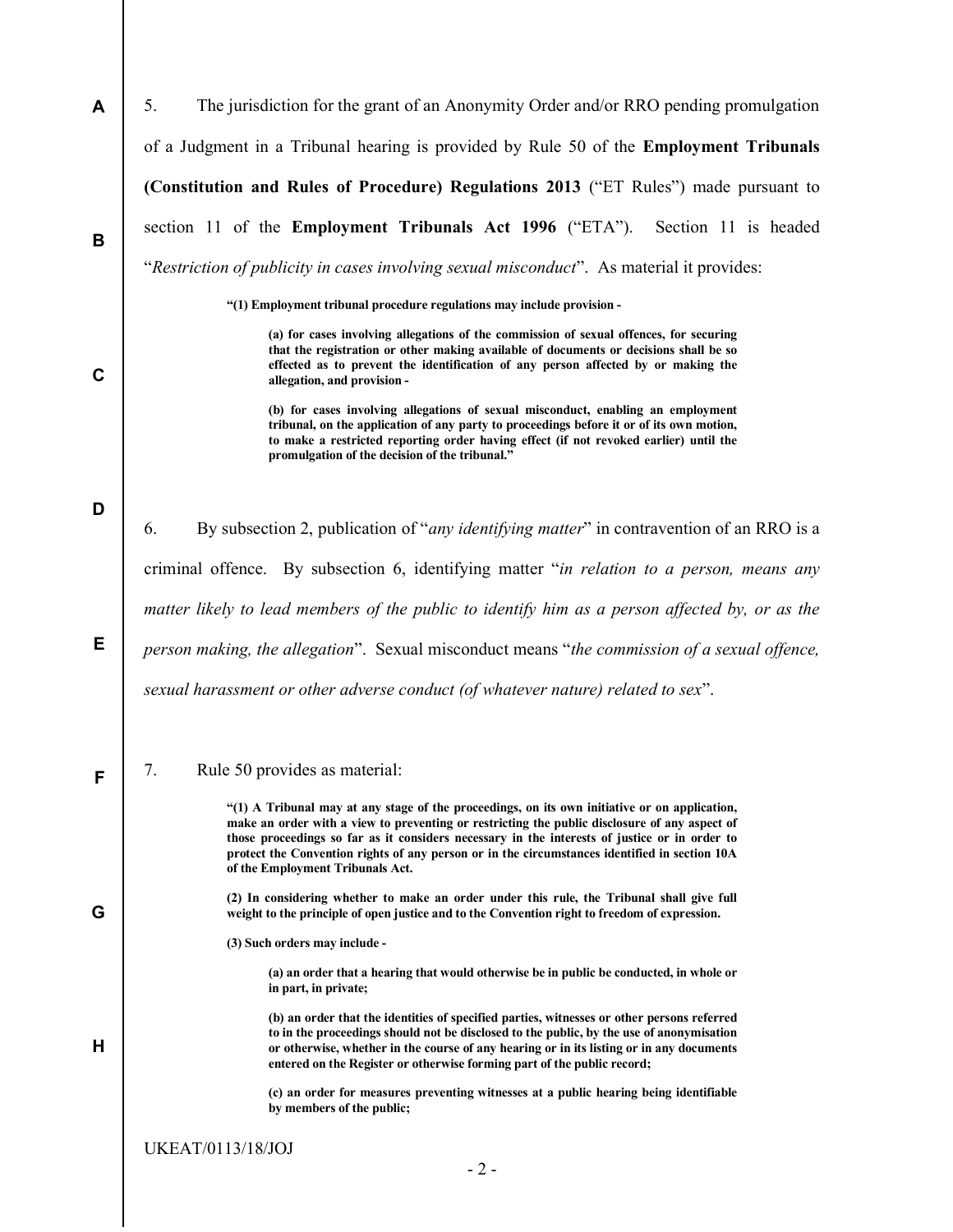(d) a restricted reporting order within the terms of section 11 or 12 of the Employment Tribunals Act.

(6) "Convention rights" has the meaning given to it in section 1 of the Human Rights Act 1998."

B

C

D

A

…

8. The Second Respondent applied for these Orders on the basis that it was necessary in order to protect his Convention rights under Article 8 of the European Court of Human Rights ("ECHR"). The parties agreed that an RRO cannot be made in favour of the First Respondent, being a limited company; but that if an Order were made in favour of the Second Respondent its name would in consequence be prohibited as 'identifying matter'.

9. As Rule 50(2) makes clear, the application and this appeal engage Article 10 (freedom of expression) and the principle of open justice founded on common law and Article 6. All subsequent references to open justice comprise both sources.

E

F

G

H

10. It is common ground between the parties that the decision involves a balancing exercise akin to the exercise of a discretion, and that this Tribunal should not intervene unless the Judge has erred in principle or reached a conclusion which was plainly wrong or outside the ambit of conclusions that a Judge could reasonably reach; see Fallows v News Group Newspapers Ltd [2016] ICR 801, per Simler P at paragraphs 51 to 52, following **AAA v Associated** Newspapers Ltd [2013] EWCA Civ 554. This permits interference where the Judge has, in the course of the balancing exercise, taken into account irrelevant factors and/or failed to take account of relevant factors.

11. Although expressed in a variety of ways in the grounds of appeal and argument, the essential contentions in respect of the RRO are that the Judge in the balancing exercise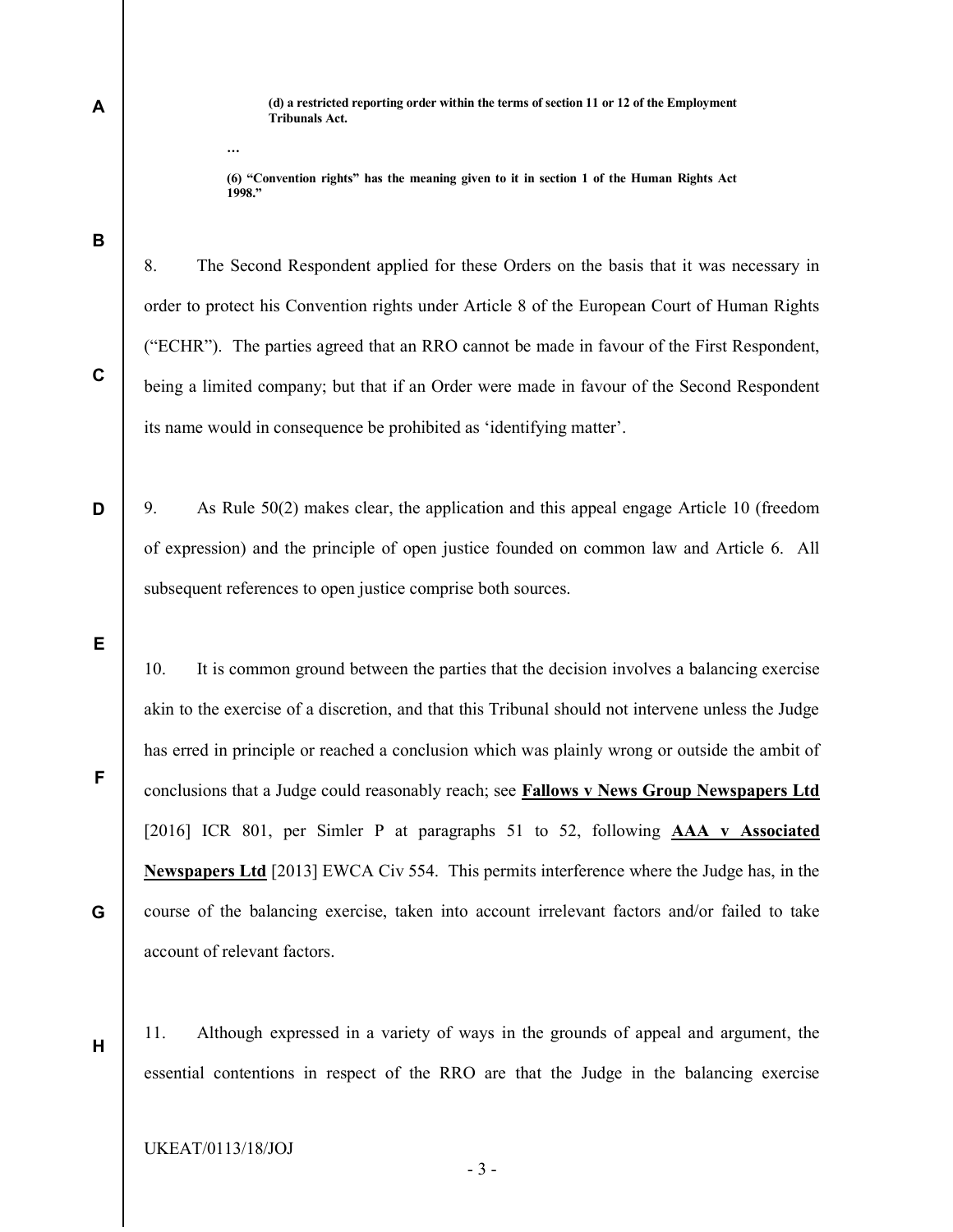A B effectively gave no weight to the principle of open justice; did not give full weight to Article 10; overstated the role of Article 8; and took into account considerations which were irrelevant. In all respects the submissions of the Claimants and Times Newspapers marched in step. As to the refusal of the Anonymity Order, the Claimants contend that the Judge should have taken account of their concerns that the protection of the 1992 Act would or might be breached by publication of the Tribunal's substantive Judgment, or by social media platforms unfamiliar with that Act.

#### C

D

E

F

#### The Judgment

12. The Judgment begins by recording that a temporary RRO protecting the Respondents had been made with both parties' consent on 11 October 2017; and that the hearing was to decide if it should be continued.

13. The first ground of appeal is that the Judge proceeded on the erroneous assumption of consent, the Claimants having only agreed to temporary Orders so as to afford sufficient hearing time for the application. That ground was rightly not pressed with any force in oral submissions. The Judge evidently did not treat the consensual temporary Order as anything other than a helpful and pragmatic arrangement pending full argument.

14. Under the heading "The applications to be decided", the Judge began:

"7. The parties agree, and it is indisputable, that open justice, enshrined in Convention Article 6, is a fundamental principle vital to the rule of law. Although the respondents initially sought an order that the hearing take place in private, this was sensibly not pursued. This means that there is no restriction on who attends the hearing and justice will be seen to be done.

8. Instead, both parties seek privacy orders which give effect to their Article 8 right to private life at the expense of the press right to freedom of expression under Article 10."

G

H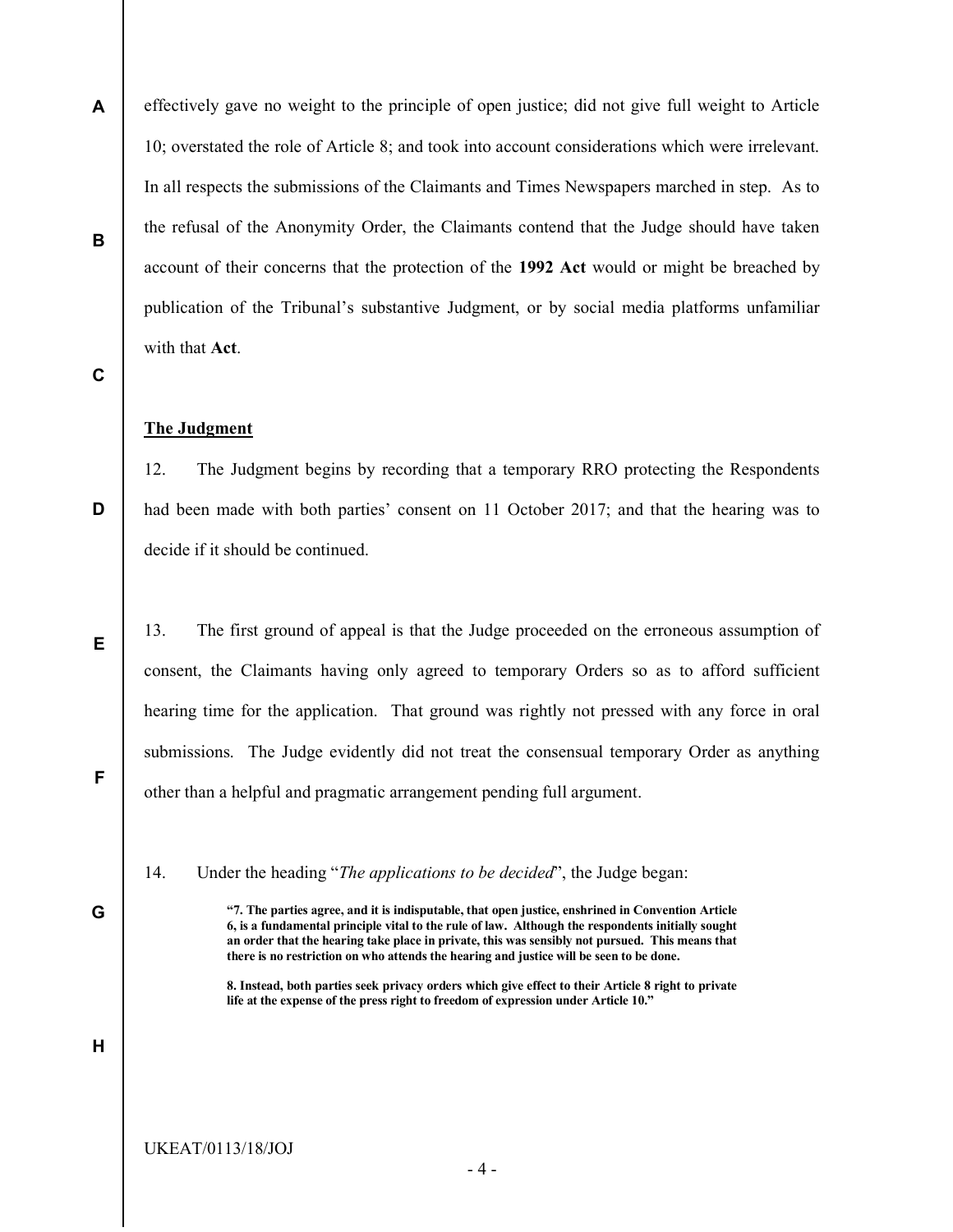A The Claimants submit that the Judge in effect treated that fundamental requirement as satisfied by the abandonment of the application for the hearing to be in private.

B

C

15. The Judge then noted that the Claimants sought an Anonymity Order as additional protection to that automatically afforded by the 1992 Act. This was because of the concerns already noted. However, they resisted the making of any such Orders in favour of the Respondents. If such Orders were contemplated, their second position was that no Orders should be made for any of the parties. Conversely, the Respondents did not object to the Claimants' application for Anonymity Orders and sought the same for themselves.

D E F G 16. The Judge then considered the witness statements of each Claimant, and of the solicitor for the Second Respondent. There had been no cross-examination. The Claimants expressed their concerns for themselves and their young children if they were named in connection with the details of the sexual harassment which they alleged. The Judge cited those parts of the solicitor's statement which referred to the Second Respondent's advanced age; the strain of the proceedings; his bafflement at the allegations; the prominence both of his family and of his role in public life; the effect of the publication of his allegations on his wife and adult children; his business interests; and his work for a range of good causes. The Judge observed that the statement was made "apparently without the benefit of having spoken to him directly" (paragraph 15). That observation is not reflected in the statement and neither counsel who appeared below - Mr Milsom and Mr De Silva - recalled anything said at the hearing to that effect.

H

17. Turning to the law, the Judge stated that:

"16. … The task for this tribunal is to balance the conflicting interests of the Article 8 right to privacy against the Article 10 right to freedom of expression, including freedom of the press and decide what, if any, privacy orders should be made. Rule 50 makes this clear."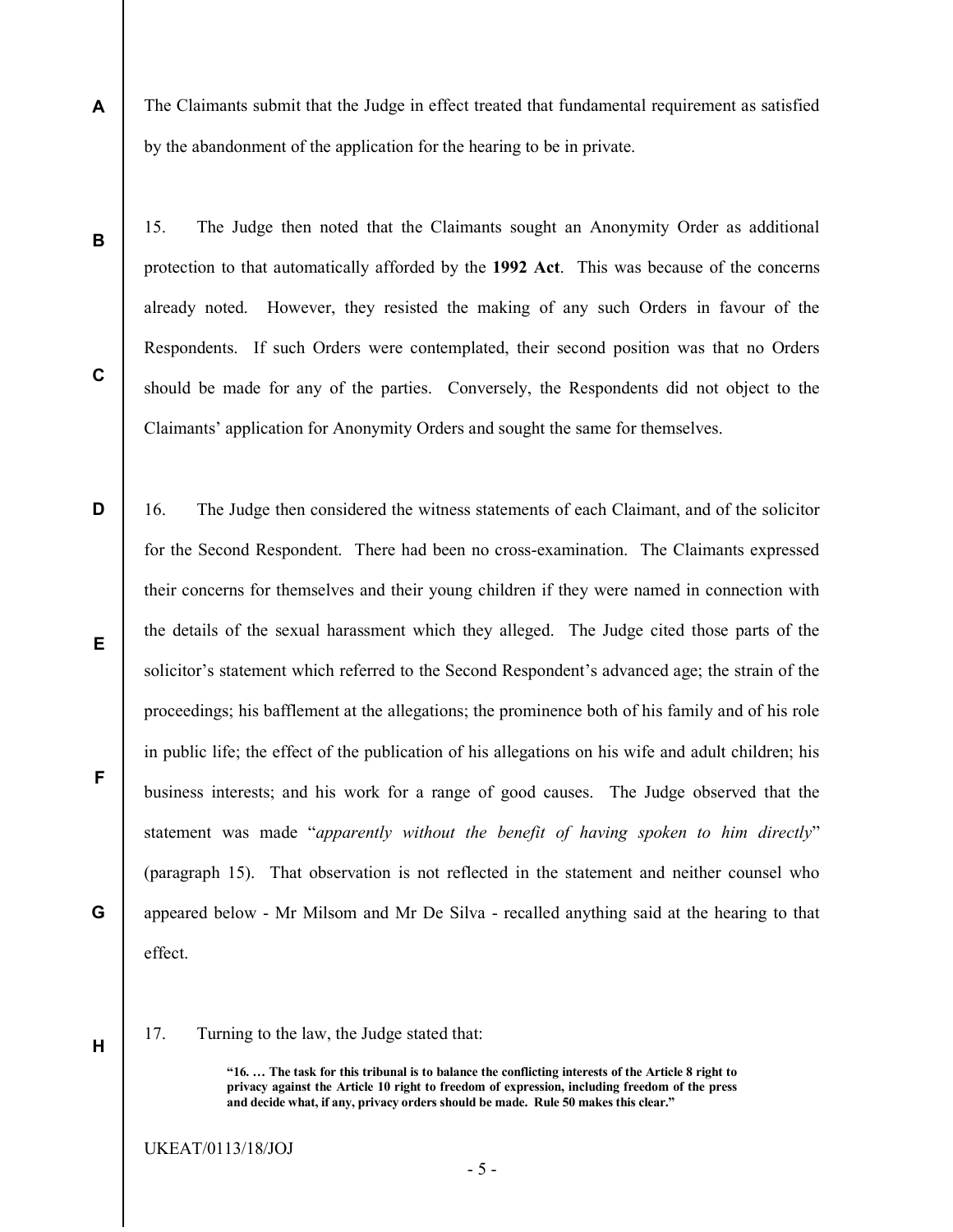| A           | The Claimants submit that this again disregards the principle of open justice contrary to the                                                                                                                                                                                                                                                                                                                                                                                                                                                                             |
|-------------|---------------------------------------------------------------------------------------------------------------------------------------------------------------------------------------------------------------------------------------------------------------------------------------------------------------------------------------------------------------------------------------------------------------------------------------------------------------------------------------------------------------------------------------------------------------------------|
|             | requirement in Rule 50(2).                                                                                                                                                                                                                                                                                                                                                                                                                                                                                                                                                |
| B           | 18.<br>Under the heading " <i>Parity</i> ", the Judge then stated:<br>"18. There is no case law that the parties can find on the question of whether it is right to<br>grant privacy to one side only; the only reported cases where there is no parity have a<br>corporate body as a respondent. The 1992 Act supports the idea that parity is not necessary in<br>that it provides for restricted reporting in favour of the alleged victims only. However, that is<br>in a criminal setting where the victim is a witness and not the prosecutor and so has less power |
| $\mathbf c$ | to control the proceedings."                                                                                                                                                                                                                                                                                                                                                                                                                                                                                                                                              |
|             | The Claimants submit that the question of parity was irrelevant to the balancing exercise, since                                                                                                                                                                                                                                                                                                                                                                                                                                                                          |
|             | the 1992 Act reflected the decision of Parliament to give such protection to alleged victims of                                                                                                                                                                                                                                                                                                                                                                                                                                                                           |
| D           | sexual offences, but not to alleged perpetrators.                                                                                                                                                                                                                                                                                                                                                                                                                                                                                                                         |
|             |                                                                                                                                                                                                                                                                                                                                                                                                                                                                                                                                                                           |
|             | 19.<br>The Judge then set out two paragraphs respectively headed "Arguments in favour of a                                                                                                                                                                                                                                                                                                                                                                                                                                                                                |
| Е           | Restricted Reporting Order/anonymity" and "Arguments against privacy orders"; see                                                                                                                                                                                                                                                                                                                                                                                                                                                                                         |
|             | paragraphs 19 and 20. Paragraph 19 begins:                                                                                                                                                                                                                                                                                                                                                                                                                                                                                                                                |
|             | "19. This hearing was not about whether the Tribunal should make orders derogating from<br>the Article 6 principle of open justice but from the principle of freedom of expression in<br>Article 10. "                                                                                                                                                                                                                                                                                                                                                                    |
| F           | Paragraph 20 begins:<br>"20. Rule 50 emphasises that "full weight" must be given to the right to freedom of expression.<br>"                                                                                                                                                                                                                                                                                                                                                                                                                                              |
| G           | The Claimants submit that these observations again disregard the requirement that full weight<br>must be given to the principle of open justice.                                                                                                                                                                                                                                                                                                                                                                                                                          |
| Н           | There was some dispute as to whether the identified arguments reflected rival<br>20.<br>submissions of the parties or whether to some extent they incorporated the Judge's own                                                                                                                                                                                                                                                                                                                                                                                            |
|             | UKEAT/0113/18/JOJ<br>$-6-$                                                                                                                                                                                                                                                                                                                                                                                                                                                                                                                                                |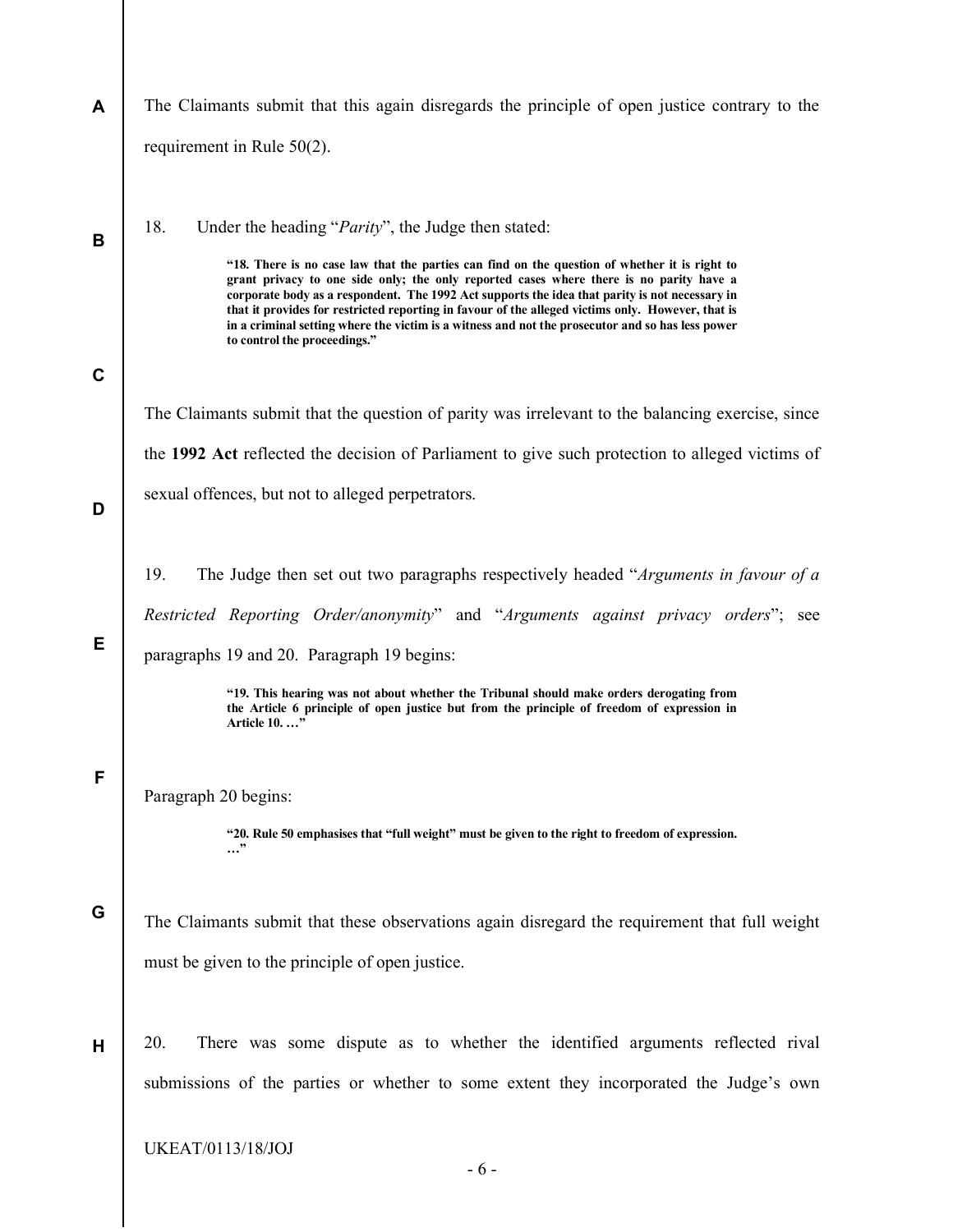| A           | observations. Some parts of the grounds of appeal proceeded on the latter basis. I am satisfied                                                                                                                                                                                                                                                                                                                                                                                                                                                           |
|-------------|-----------------------------------------------------------------------------------------------------------------------------------------------------------------------------------------------------------------------------------------------------------------------------------------------------------------------------------------------------------------------------------------------------------------------------------------------------------------------------------------------------------------------------------------------------------|
|             | that the arguments sections were intended to be a record of the parties' submissions. I shall                                                                                                                                                                                                                                                                                                                                                                                                                                                             |
|             | need to refer to two particular subparagraphs from paragraph 19, namely:                                                                                                                                                                                                                                                                                                                                                                                                                                                                                  |
| B           | "19.7. The fame of the second respondent is relevant in that there is a much greater risk than<br>usual that family members, charity supporters, investors and acquaintances on both sides<br>would find out about the allegations because they would be reported. Also, case law has<br>established that privacy includes a person's reputation and honour and this is an important<br>consideration for the second respondent who is well known, as well as for the claimants. The<br>stakes are high and they all potentially have a long way to fall. |
| $\mathbf c$ | 19.8. The respondents did not choose to initiate the claims or to engage in proceedings which<br>are normally public so there is no hypocrisy in their then seeking privacy. Case law therefore<br>suggests a little more leniency towards the respondents."                                                                                                                                                                                                                                                                                              |
|             | 21.<br>The Judge concluded that she should continue the existing RRO. Her first conclusion                                                                                                                                                                                                                                                                                                                                                                                                                                                                |
|             | was that it was not workable to have an RRO in respect of one side only. Under the heading                                                                                                                                                                                                                                                                                                                                                                                                                                                                |
| D           | "Parity", her reasons were:                                                                                                                                                                                                                                                                                                                                                                                                                                                                                                                               |
|             | "22.1. Where one party is named, it is likely that the other will be identified as well through<br>the "jigsaw" effect. The claimants say that they do not mind if their former work colleagues<br>discover their identities, but of course there is a danger that their families will work the<br>situation out as well given that the claimants resigned with immediate effect, from jobs which<br>they apparently loved, around the time of the alleged incidents.                                                                                     |
| Е           | 22.2. Also, it is likely that in practice parity would come about indirectly because details of the<br>other party would be prohibited "identifying material".                                                                                                                                                                                                                                                                                                                                                                                            |
|             | 22.3. It is desirable to avoid satellite disputes over exactly what the identifying material is by<br>imposing restrictions in respect of all parties.                                                                                                                                                                                                                                                                                                                                                                                                    |
|             | 22.4. Where the precise details of one side are known, but not the other, there is a danger of<br>misidentification of the alleged victim which could be damaging.                                                                                                                                                                                                                                                                                                                                                                                        |
| F           | This means that since the claimants already have an RRO equivalent under the 1992 Act, the<br>second respondent should have the same."                                                                                                                                                                                                                                                                                                                                                                                                                    |
|             | 22.<br>Under the heading "Restricted Reporting Order", her reasons for continuing the current                                                                                                                                                                                                                                                                                                                                                                                                                                                             |
| G           | Order were:                                                                                                                                                                                                                                                                                                                                                                                                                                                                                                                                               |
|             | "23.1. Such an order is proportionate, avoiding the danger of unsubstantiated allegations<br>being spread widely whilst not hushing up an important issue.                                                                                                                                                                                                                                                                                                                                                                                                |
|             | 23.2. The claimants already have the protection of the 1992 Act but the second respondent<br>would not have parity without a RRO.                                                                                                                                                                                                                                                                                                                                                                                                                         |
| н           | 23.3. An RRO is a measure carrying the least infringement to Article 10.                                                                                                                                                                                                                                                                                                                                                                                                                                                                                  |
|             | 23.4. It protects the parties' Article 8 rights until judgment. As has already been said, these<br>are serious and sometimes shocking allegations about sexual activity which sits at the very<br>centre of private life.                                                                                                                                                                                                                                                                                                                                 |
|             | <b>UKEAT/0113/18/JOJ</b>                                                                                                                                                                                                                                                                                                                                                                                                                                                                                                                                  |
|             | $-7-$                                                                                                                                                                                                                                                                                                                                                                                                                                                                                                                                                     |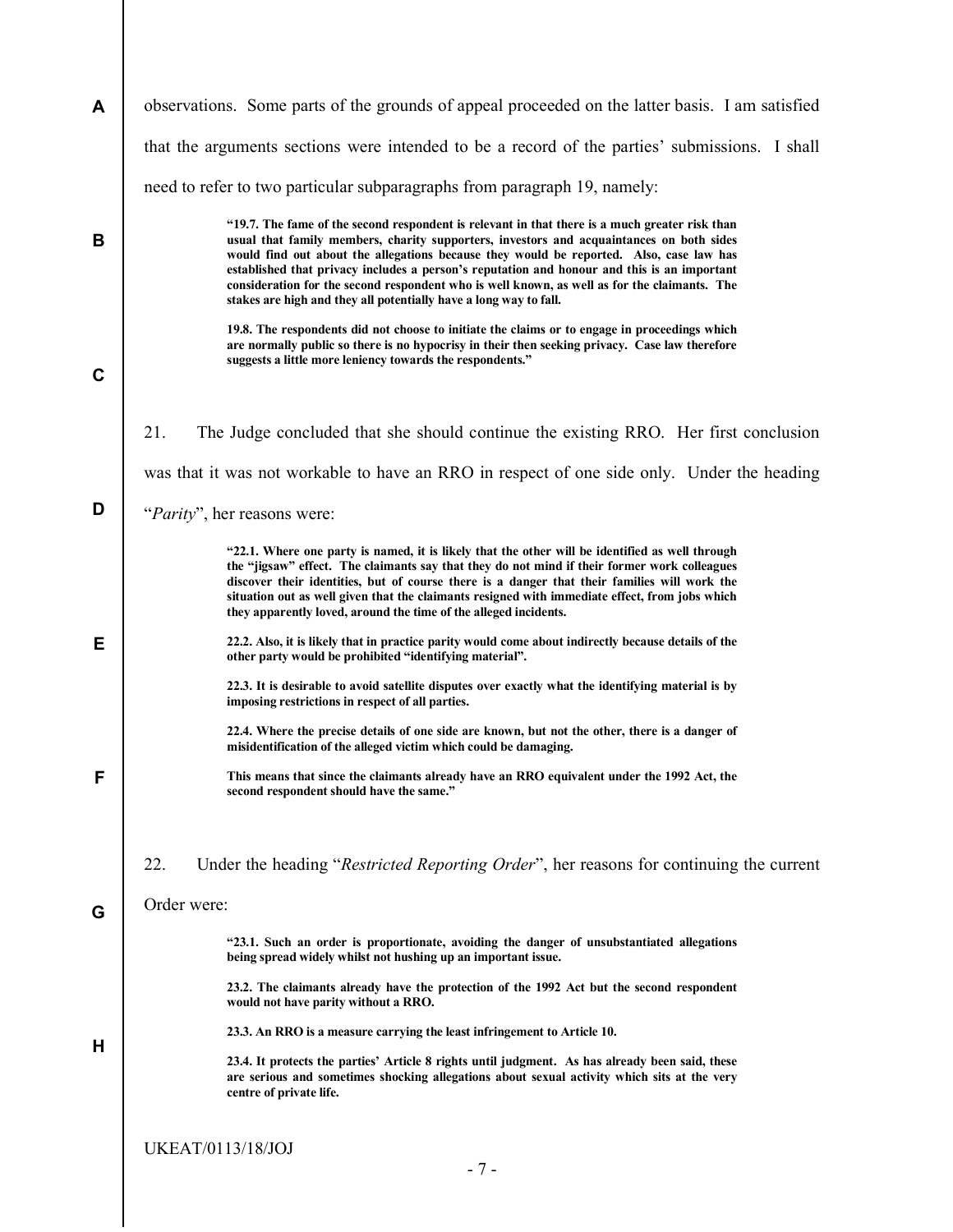| A | 23.5. It enables a hearing to take place without fear of misreporting; the trial will be difficult                                                                                                                                                                                                                                                                                                                                                                                                                                                                                                                                                       |
|---|----------------------------------------------------------------------------------------------------------------------------------------------------------------------------------------------------------------------------------------------------------------------------------------------------------------------------------------------------------------------------------------------------------------------------------------------------------------------------------------------------------------------------------------------------------------------------------------------------------------------------------------------------------|
|   | enough as it is.                                                                                                                                                                                                                                                                                                                                                                                                                                                                                                                                                                                                                                         |
|   | 23.6. The order only lasts until judgment at which point fresh submissions can be made.                                                                                                                                                                                                                                                                                                                                                                                                                                                                                                                                                                  |
| B | 23.7. Above all, it holds the "innocent until proved guilty" line meaning that neither side need<br>worry that the allegations will be publicly discussed and speculated on in the press until the<br>Tribunal has made its decision. The stakes are very high, and what really matters is the<br>outcome and the answer to the question whether the second respondent committed the serious<br>sexual assaults alleged."                                                                                                                                                                                                                                |
|   | 23.<br>The Judge ordered that the RRO should remain in place until after the remedy decision                                                                                                                                                                                                                                                                                                                                                                                                                                                                                                                                                             |
| C | (if any). Thus "if the claimants win at the liability hearing, the RRO will still be in place giving                                                                                                                                                                                                                                                                                                                                                                                                                                                                                                                                                     |
|   | the parties plenty of time to make submissions" (paragraph 26).                                                                                                                                                                                                                                                                                                                                                                                                                                                                                                                                                                                          |
|   | 24.<br>The application for an Anonymity Order was refused. The Judge stated that "Anonymity                                                                                                                                                                                                                                                                                                                                                                                                                                                                                                                                                              |
| D | is a serious incursion into open justice" (paragraph 24). Her reasons against such an Order                                                                                                                                                                                                                                                                                                                                                                                                                                                                                                                                                              |
|   | were that:                                                                                                                                                                                                                                                                                                                                                                                                                                                                                                                                                                                                                                               |
| Е | "24.1. The second respondent did not have powerful arguments for anonymity, or if he did he<br>did not take steps to communicate them to the Tribunal by attending or providing a witness<br>statement. His close family is all adult and as a high-profile individual he will have had to deal<br>with such adversity before. This case is not about private consensual sexual activity which<br>should be even more closely protected.                                                                                                                                                                                                                 |
|   | 24.2. The claimants' argument for anonymity was fatally flawed by the fact that they only<br>wanted it if the respondent did not have it too.                                                                                                                                                                                                                                                                                                                                                                                                                                                                                                            |
| F | 24.3. If the names are anonymised, there will [be] a reduced opportunity for the press to pick<br>up the thread at the point of judgment and make an application for privacy orders to be lifted.<br>This is undesirable, because first they have not yet had the chance to make any submissions<br>under Rule 50(4) and, second, these issues are very topical and [the] public is interested.<br>Anonymity is a step change, taking the case out of its context and dumbing down the human<br>drama. In practical terms, there is no known press or wider public interest at present, there is<br>no need to take the case underground to this extent. |
|   | [24].4. This means that if the RRO is lifted and there are other victims it is more likely that<br>they will be encouraged to come forward quickly."                                                                                                                                                                                                                                                                                                                                                                                                                                                                                                     |
| G |                                                                                                                                                                                                                                                                                                                                                                                                                                                                                                                                                                                                                                                          |
|   | 25.<br>As to concerns about Judgments appearing on the website, the Judge understood that the                                                                                                                                                                                                                                                                                                                                                                                                                                                                                                                                                            |
|   | ET website was not up to date nor would it be in September, so that the likelihood was that the                                                                                                                                                                                                                                                                                                                                                                                                                                                                                                                                                          |
|   | substantive Judgment would not appear on it until the parties had a chance to make further                                                                                                                                                                                                                                                                                                                                                                                                                                                                                                                                                               |
| Н | submissions under Rule 50.                                                                                                                                                                                                                                                                                                                                                                                                                                                                                                                                                                                                                               |
|   | <b>UKEAT/0113/18/JOJ</b>                                                                                                                                                                                                                                                                                                                                                                                                                                                                                                                                                                                                                                 |

- 8 -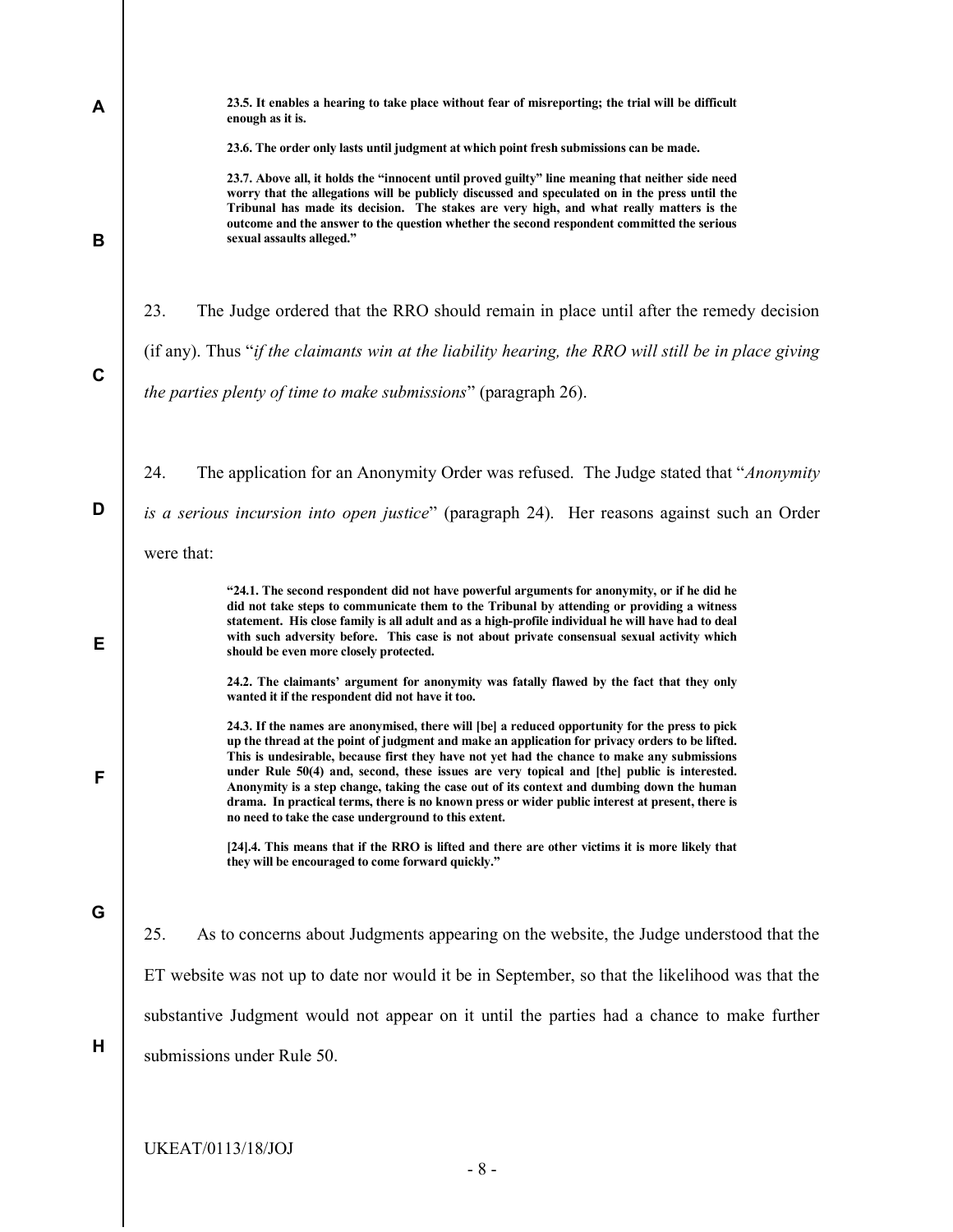A

B

#### Submissions of the Claimants / Times Newspapers

26. On behalf of the Claimants, Mr Christopher Milsom, supported by Mr Adam Wolanski for Times Newspapers, starts with the fundamental principle of open justice. This is traced in unbroken line from its trenchant reaffirmation by the House of Lords in Scott  $\bf{v}$  Scott [1913] AC 417 to the Supreme Court in Re Guardian News and Media Ltd [2010] 2 AC 697 and Khuja v Times Newspapers Ltd [2017] 3 WLR 351. See also the Court of Appeal in R (Guardian News and Media Ltd) v City of Westminster Magistrates' Court [2013] QB 618, Global Torch Ltd v Apex Global Management Ltd [2013] 1 WLR 2993; see also Practice Guidance (Interim Non-disclosure Orders) [2012] 1 WLR 1003.

D

E

F

G

H

C

- 27. Relevant to this appeal, counsel point to the following particular aspects of the principle: (1) Outside the area of statutory or other established exceptions, the open justice principle has universal application except where it is strictly necessary to part from it in the interests of justice: see e.g. Global Torch at paragraph 34 and Khuja at paragraphs 14 and 18. Derogations from the general principle can only be justified in exceptional circumstances when they are strictly necessary to achieve their purpose. The burden of establishing any derogation lies on the person seeking it; and must be established by clear and cogent evidence: Practice Guidance at paragraphs 10 to 15.
	- (2) The principle is not limited to the requirement that Court proceedings should be held in open Court to which the press and public are admitted; but also requires that nothing should be done to discourage the publication to a wider public of fair and accurate reports of proceedings. Thus press reporting of legal proceedings is an extension of the concept of open justice and inseparable from it: Khuja per Lord Sumption at paragraph 16, citing Attorney General v Leveller Magazine Ltd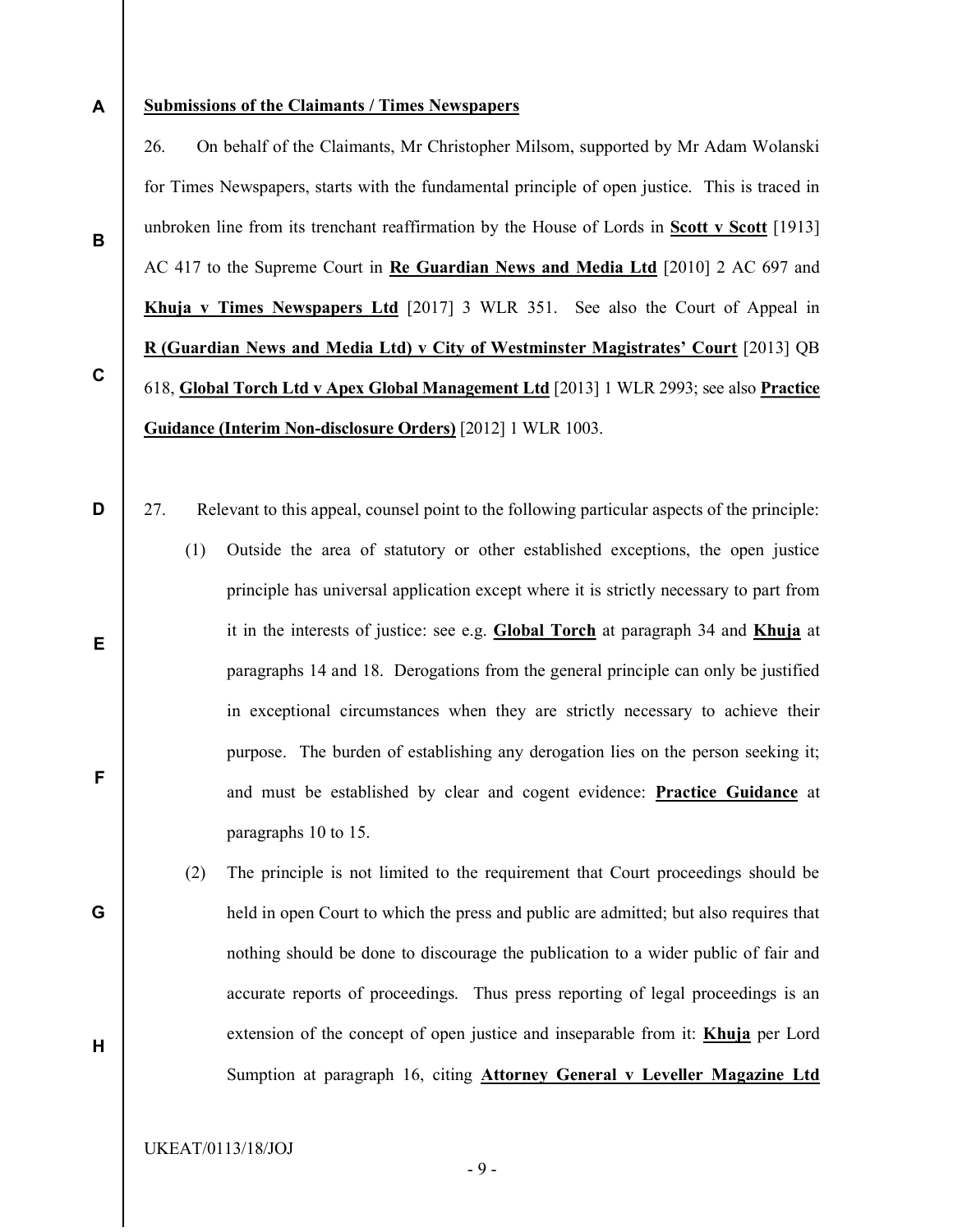[1979] AC 440, 450. Furthermore, as Mr Wolanski in particular emphasised, essential features of this aspect are that the reporting should be with names  $(Re)$ Guardian at paragraph 63 and **Khuja** at paragraph 29) and contemporaneous.

- (3) In its application of the principle the Court must make the presumption that the reporting will be fair and accurate; and that newspaper editors and broadcasting authorities should be trusted to fulfil their responsibilities and not in such a way as to interfere with the administration of justice:  $\mathbf{R} \times \mathbf{B}$  [2006] EWCA Crim 2692 at paragraph 25. Within the limits of the law of defamation, the way in which the story is presented is a matter of editorial judgment: Khuja at paragraph 35.
- (4) A necessary consequence of the principle of open justice is toleration of the fact that the hearing and reporting of the case in public may well be painful, humiliating or a deterrent both to parties and witnesses: Scott at page 463 and Khuja at paragraph 12.
	- (5) Whilst there is no legal presumption to that effect, the public must be taken to understand the difference between an allegation of criminal misconduct and its proof: Khuja at paragraph 8. The person on the receiving end of such allegations will always be at a significant risk of reputational damage. However, if the allegations are false he will have obtained his vindication through the judicial process: Global Torch at paragraph 33.
	- (6) These principles are not to be set aside merely because Article 8 and the consequent balancing exercise come into play. Whilst each case is fact specific, on some facts Article 8 rights may be entitled to very little weight: **Khuja** at paragraph 23.
	- (7) There is no lower bar in respect of interlocutory Orders: Global Torch at paragraph 34.

H

A

B

C

D

E

F

G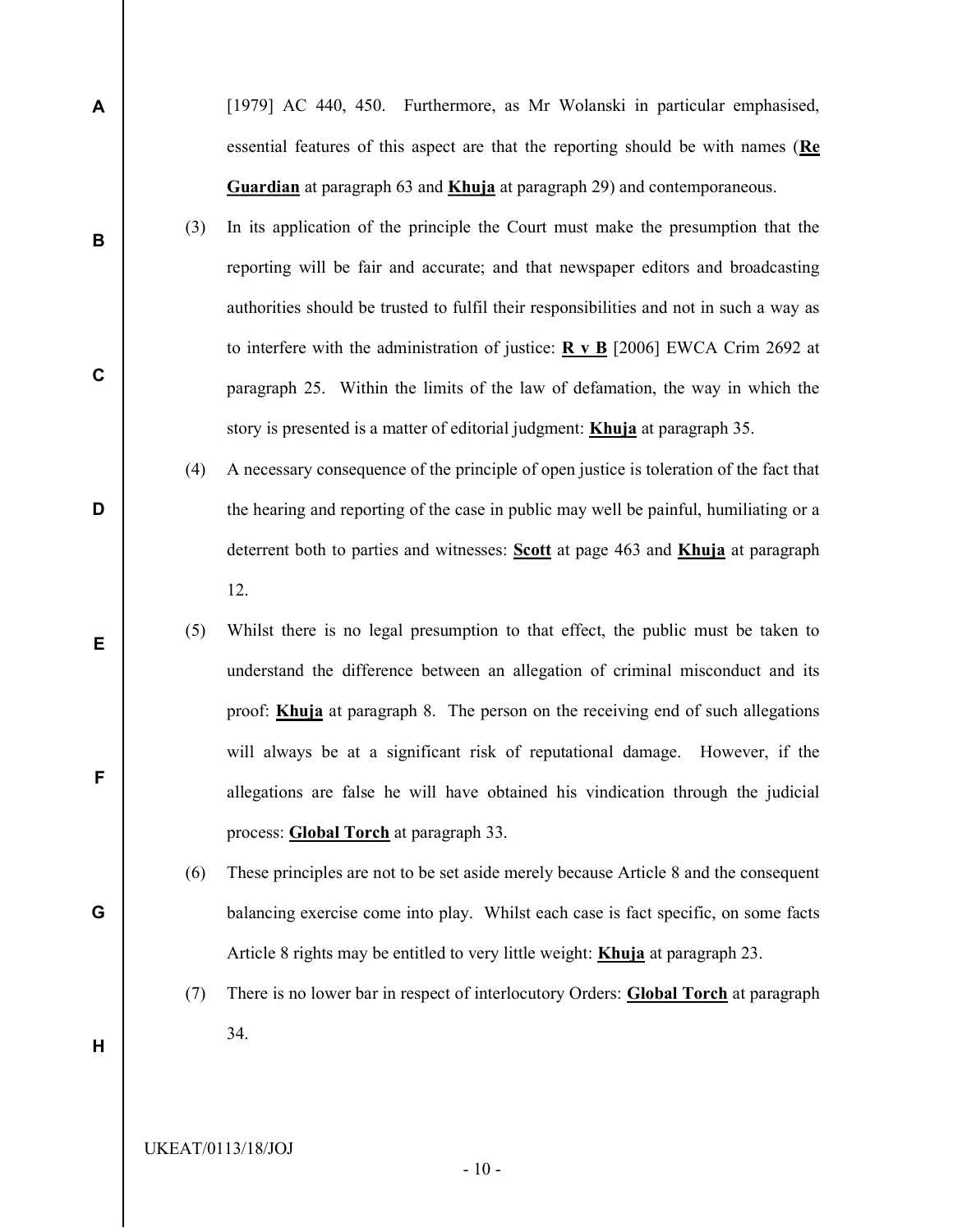(8) The fact that the person seeking a Restricted Reporting Order has a public profile is not a material consideration: "Each person must be treated equally. The public position comes into the account neither on one side or the other":  $Crawford$  v Crown Prosecution Service [2008] EHWC 854 (Admin) at paragraph 36.

28. As to the purpose of section 11 and Rule 50, Underhill P (as he then was) stated in  $\underline{F} \underline{v}$ G [2012] ICR 246:

> "17. … in the case of an RRO under rule 50 it can be inferred from the terms of the rule itself that its aim is to allow the tribunal to protect parties, and indeed witnesses, from intrusive publicity which may affect the administration of justice so long (but only so long) as proceedings are pending: see the discussion in Tradition Securities and Futures  $SA$  v Times Newspapers Ltd [2009] IRLR 354, para 5 (p356). It does not appear to be designed to protect personal or confidential information as such: if it were, orders made under it would not automatically lapse when the proceedings were concluded. …"

D

E

F

G

H

A

B

C

29. In the absence of any suggestion that the administration of justice would be affected, e.g. by the fact of publicity putting pressure on the Second Respondent to settle the claim, this provision provided no basis for an Order to be made. In short, and unlike the 1992 Act, section 11 was not a privacy statute.

30. Mr Milsom then pointed to recent decisions of the EAT (Simler J) which have recognised and applied these aspects of the principle of open justice in the context of applications for anonymity/RRO after the promulgation of the Tribunal's decision (BBC  $\bf{v}$ ) Roden [2015] ICR 985) and after settlement of the claim (Fallows v News Group Newspapers **Ltd** [2016] ICR 801).

31. He submits that, contrary to Rule 50(2), the Judge failed to give full or any weight to the principle of open justice. The effect of her cited observations was wrongly to treat the principle of open justice as being satisfied by the withdrawal of the application for the substantive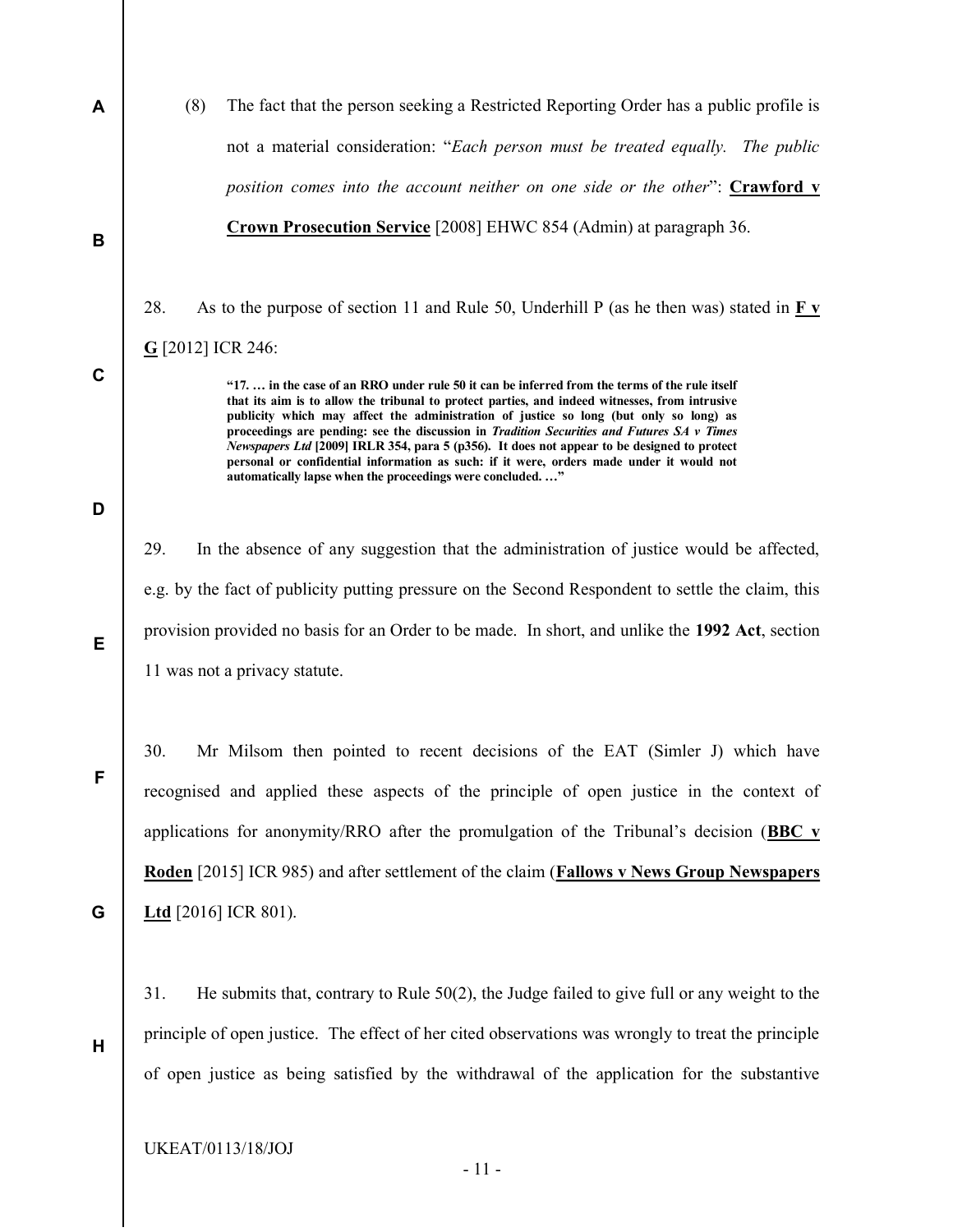- A B hearing to be in private. That ignored the inseparable aspect of open justice which requires the publication of fair and accurate reports of legal proceedings to the wider public. Thus the significance of such open publication was not confined to the Article 10 right to freedom of expression. In consequence, the Judge took no account of the aspects of the open justice principle noted above; and took account of irrelevant matters. Thus there was no basis to take account of:
	- (1) "avoiding the danger of unsubstantiated allegations being spread widely whilst not hushing up an important issue" (paragraph 23.1);
	- (2) the protection of the Second Respondent from "serious and sometimes shocking allegations about sexual activity which sits at the very centre of private life" (paragraph 23.4);
	- (3) the "fear of misreporting" (paragraph 23.5);
	- (4) public discussion and speculation on the truth of the allegations (paragraph 23.7).

E

C

D

32. The words "sits at the very centre of private life" could have no application to allegations of sexual offences which were entirely disputed. This was not a case where a Respondent was contending that there had been consensual sexual activity, or some misunderstanding. Indeed, allegations of this nature did not engage Article 8 at all. Mr Milsom observed that the defendant to a claim in tort for sexual assault would receive no protection if the proceedings were in Court.

G

33. Futhermore, the Judge had taken account of the position and status of the Second Respondent, thereby defeating the requirement of equality before the law (see paragraphs 23.7 and 24.1, and the argument cited in paragraph 19.7). On the same theme of equality, the Judge

H

F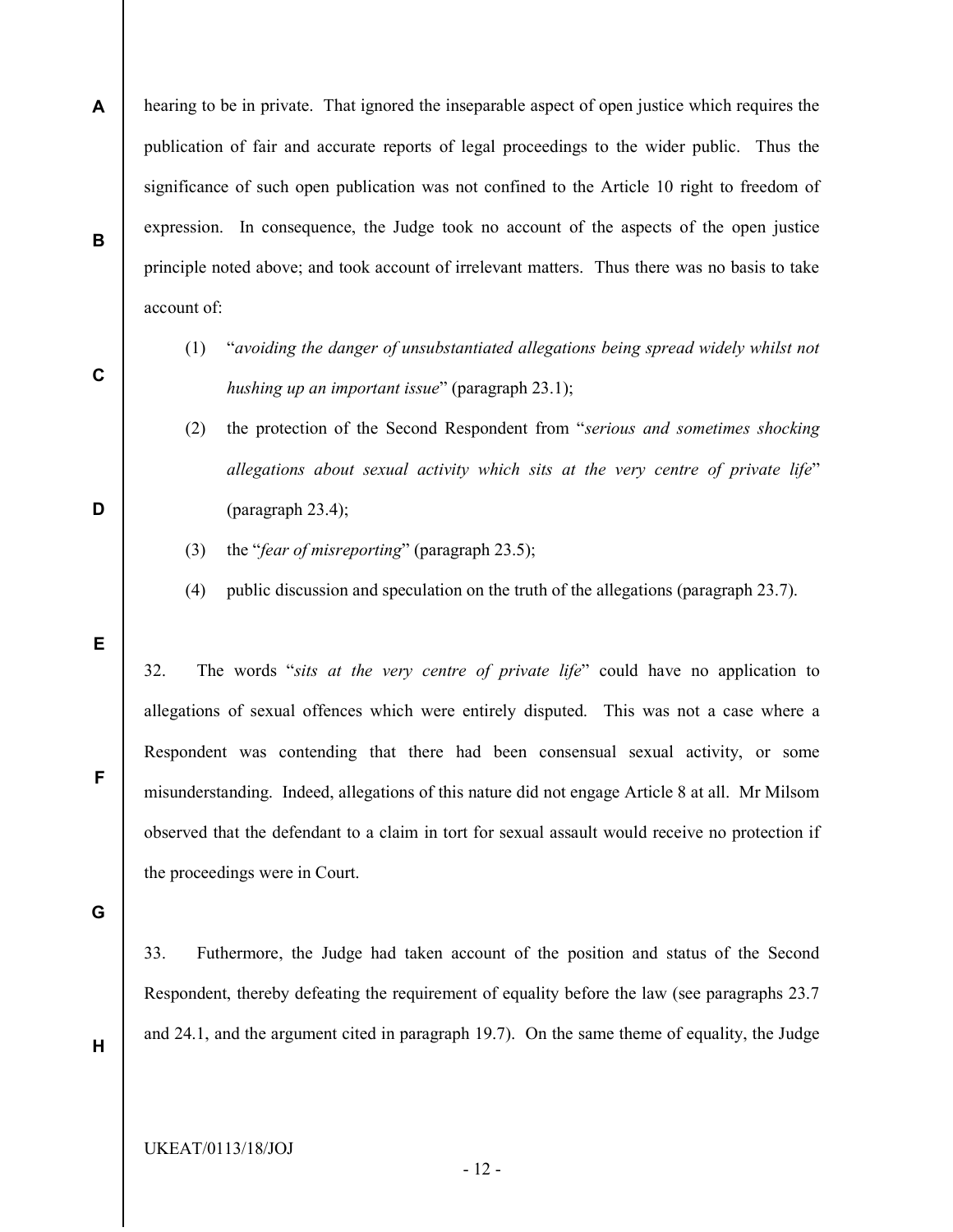had also appeared to adopt the argument that case law suggested "*a little more leniency towards* the respondents" (paragraph 19.8). There was no support for that proposition.

B

C

F

G

H

A

34. As to parity, this was another irrelevant factor. The protection afforded to the Claimants by the 1992 Act was the consequence of Parliament's decision to provide such protection to alleged victims of sexual offences. As to the concern of a jigsaw effect, the Claimants did not have that concern. Subject to his points on the Anonymity Order, the 1992 Act would provide the necessary protection against such identifying material.

D E 35. All in all, the evidence on behalf of the Second Respondent was exiguous and provided no basis for an RRO. If granted in this case, it would be granted in every case. As to the duration of the Order, section  $11(1)(b)$  of the **ETA** limited the duration of an RRO made pursuant to the statute and rules "until the promulgation of the decision of the tribunal". Accordingly it should not have been extended beyond the liability decision, i.e. until the remedy decision (if any).

36. As to the appeal against the refusal of an Anonymity Order, it was not clear that the 1992 Act would apply to the Tribunal's Judgment. Section 6 excluded from the definition of publication "an indictment or other document prepared for use in particular legal proceedings". Protection was also potentially needed from social media platforms unfamiliar with the Act.

The Respondents' Submissions

37. In response Mr David Reade QC readily acknowledged the various aspects of the principle of open justice; and thus accepted that if the claim had been brought in the ordinary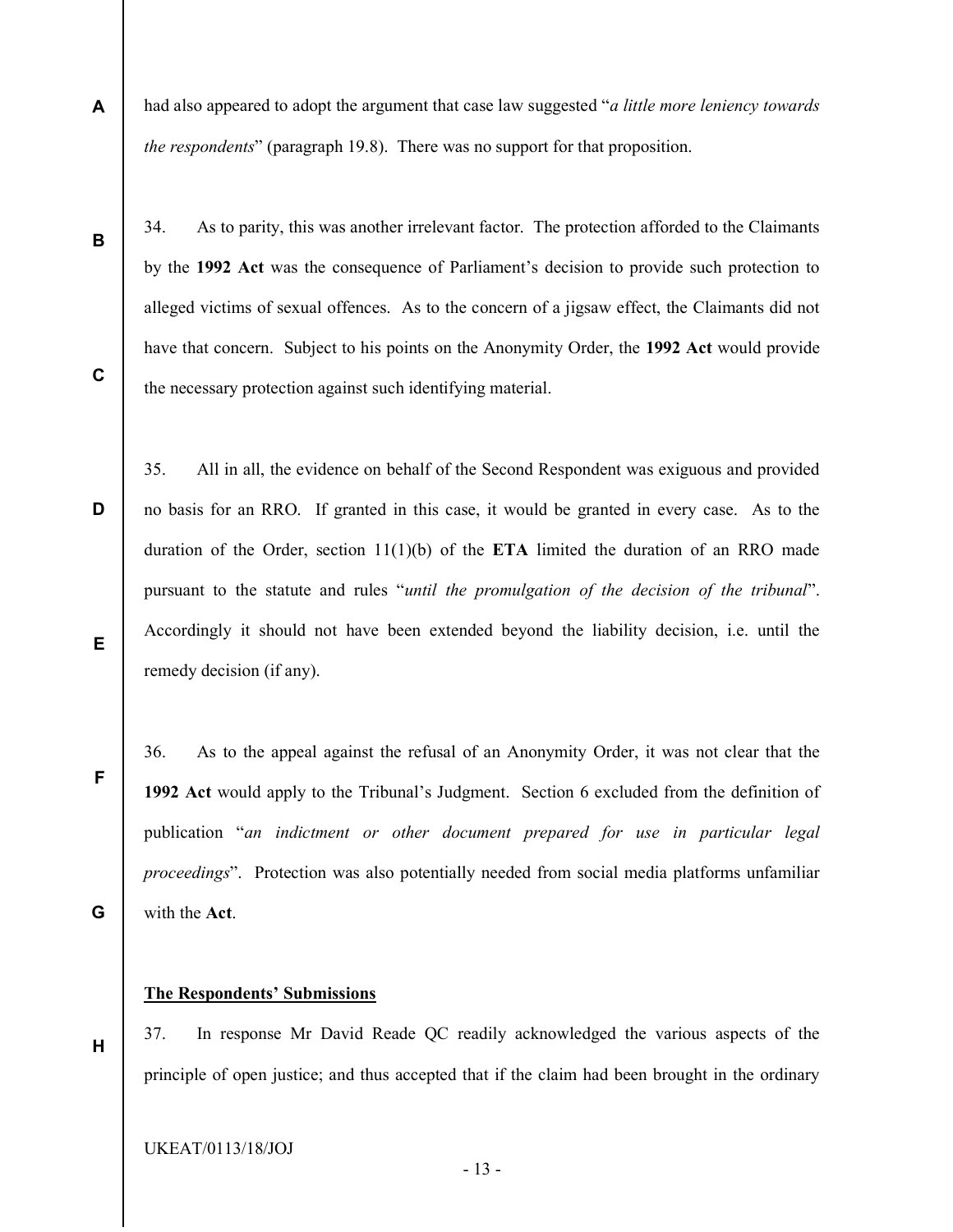A B C D Court, e.g. as a claim in tort for sexual assault, there would have been no basis for a reporting restriction or anonymity. However by virtue of section 11 the position was different when such a claim was brought in the ET. Parliament had thereby empowered a further statutory exception, where the facts so justified, from the full rigour of the open justice principle. Section  $11(1)(a)$  makes provision to prevent the identification of "*any person affected by or* making the allegation" and section  $11(1)(b)$  provides for the application of "any party to proceedings before it". In the latter case the restriction is limited to the period pending promulgation of the Tribunal's substantive decision. Rule 50(1) then permits the Tribunal to impose such restrictions "so far as it considers necessary in the interests of justice or in order to protect the Convention rights of any person". The present case concerned the latter, i.e. his Article 8 rights. The test is necessity, not 'strict necessity' in the sense identified by authority for cases outside the area of statutory or other established exceptions. Rule 50(2) then set out the balancing exercise.

E

38. As to the purpose of section 11, the observations of Underhill P in  $\bf{F} \bf{v} \bf{G}$  and Tradition Securities related to Rule 50 before its revision in the 2013 Rules. The revision introduced the reference to the protection of Convention rights and the balancing exercise: see the discussion of the Underhill Review and the subsequent Rule revision in Fallows at paragraphs 36 to 38. In consequence Rule 50 was not confined to circumstances of publicity which might affect the administration of justice.

G

H

F

39. As to Article 8, it was well established that the "right to be protected in one's honour and reputation" fell within its scope; see e.g. A v B [2010] ICR 849 per Underhill P at paragraph 11. As to the weight given by the Judge to the principle of open justice, Mr Reade submitted that this was fully reflected in the Judgment: see e.g. paragraph 24, "*Anonymity is a*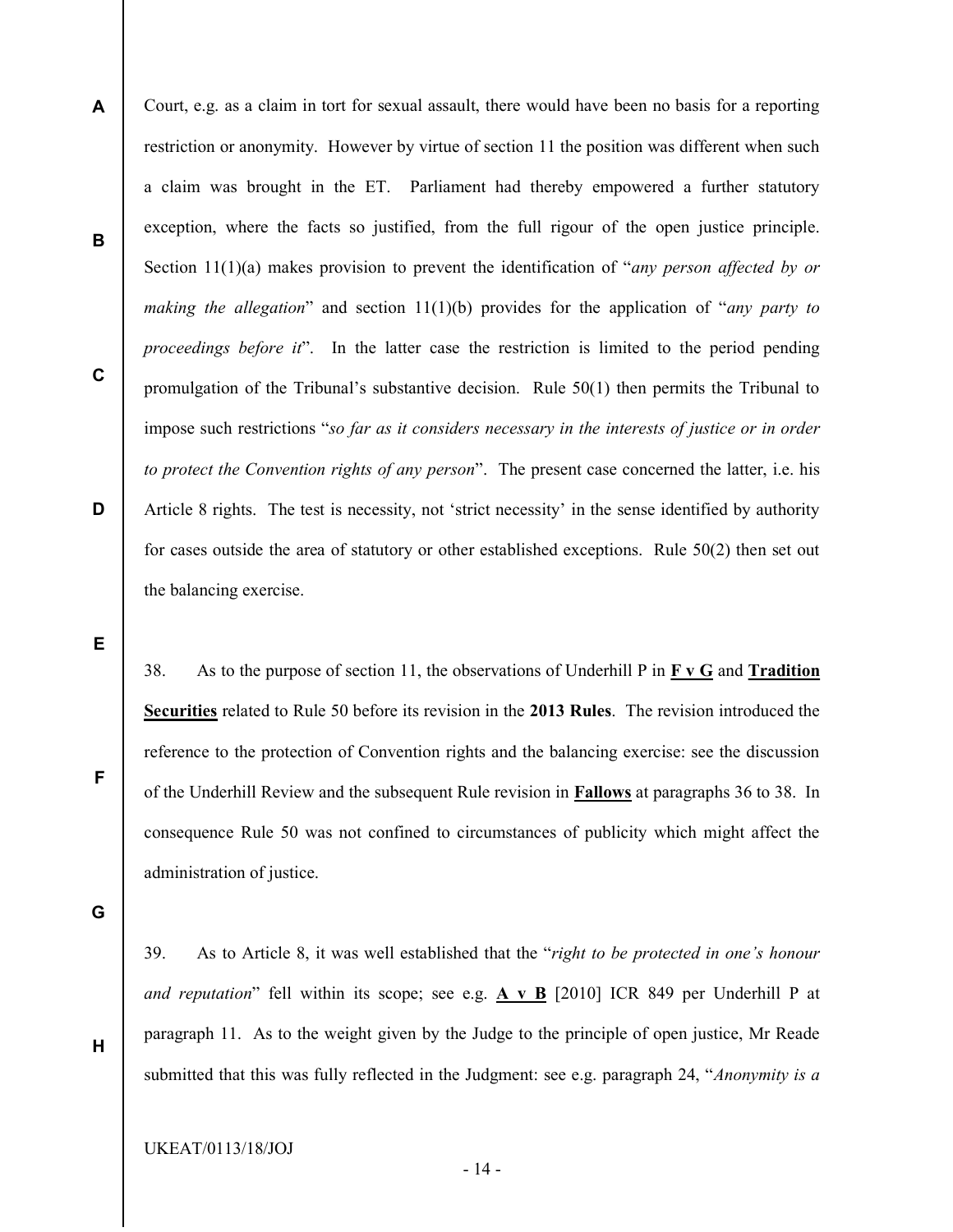A serious incursion into open justice". The Judge's focus on the balance between the Article 8 and 10 rights was consistent with the approach endorsed by high authority ( $\text{Re}$  Guardian News) and gave full effect to the principle of open justice.

B

C

40. As to the balancing exercise, the Judge had not afforded special treatment to a public figure. At most she was acknowledging the greater risk of people finding out about the allegation given his prominence, with consequent damage to his reputation, pending an adjudication as to the truth of those allegations. In any event, her observation that "The stakes are very high" (paragraph 23.7) was a reference back to the arguments which related to the position both of the Claimants and the Respondents (paragraph 19.7).

D

E

41. The Judge properly took into account the gravity of the allegations. Her reference to allegations "which sits at the very centre of public life" must be read with paragraph 23.7, and the concerns of public discussion and speculation on the allegations. The "very centre" was the individual's honour and protection as protected under Article 8. As **Khuja** made clear, even under the general law there was no fixed presumption that members of the public would distinguish between allegations and proof.

F

G

42. It was equally right to take account of the risk of misreporting in the interim period before judgment on the allegations. Rule 50 existed to permit a restriction on reporting in this period and had a much broader range than the common law. In any event, the Supreme Court in Re Guardian News, having stated that the possibility of some sectors of the press abusing their freedom to report could not in itself be a sufficient reason for curtailing that freedom for all members of the press, continued: "The possibility of abuse is therefore simply one factor to

H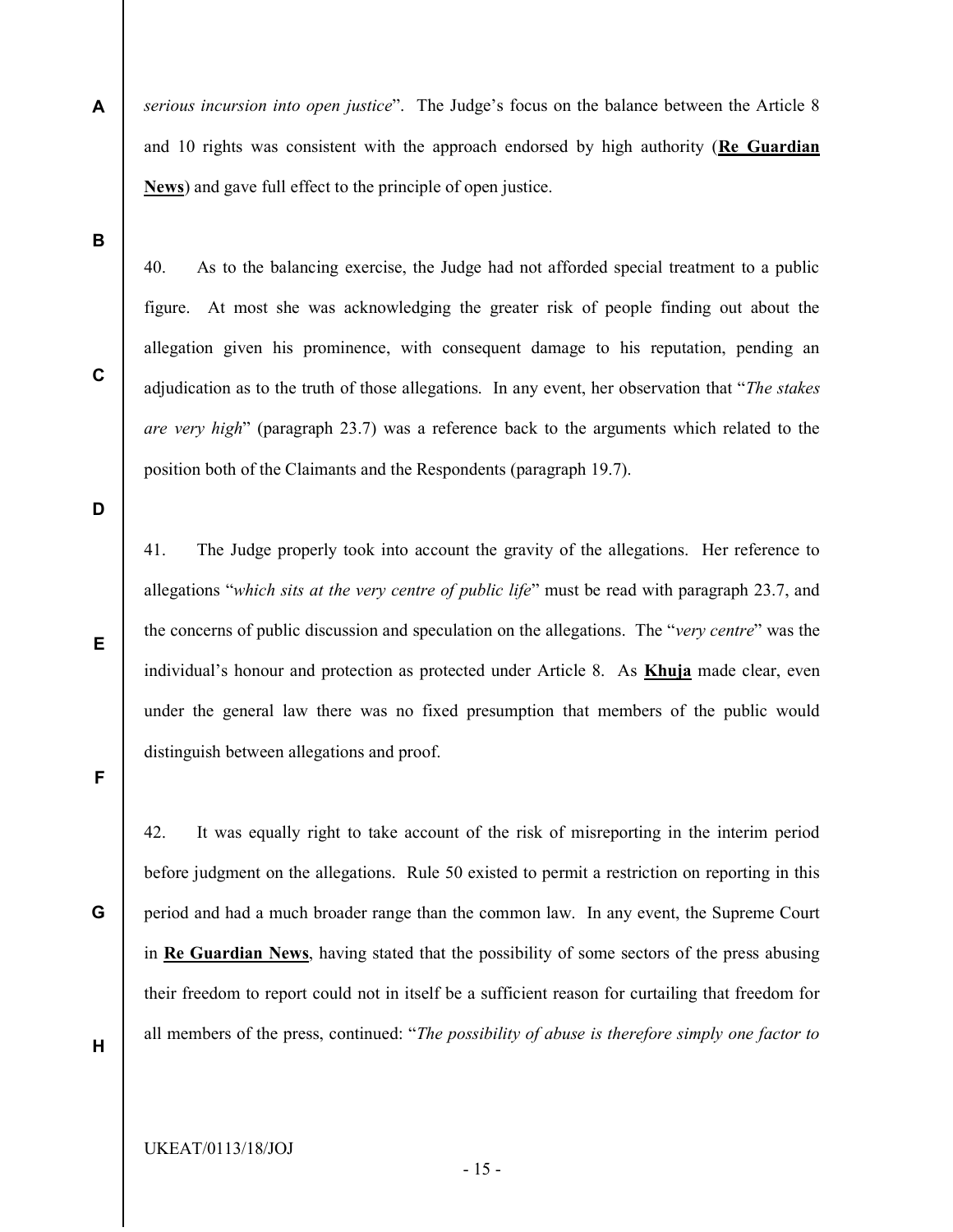A be taken into account when considering whether an anonymity order is a proportionate restriction on press freedom in this situation" (paragraph 72). The same applied to an RRO.

43. As to case law suggesting a little more leniency towards Respondents, this reflected BBC v Roden, where Simler P took account against the Claimant's reliance on Article 8 that he had chosen to bring proceedings in a public tribunal (paragraph 45(a)). This was the corollary. In any event, this was an argument on behalf of the Respondents and did not form part of the decision (paragraph 19.8).

- 44. As to parity, the Judge acknowledged that the 1992 Act did not place accuser and accused in a like position. The conclusion that there should be parity was for the permissible reasons identified in paragraph 22. In any event her decision was based on the powers granted by Parliament under section 11 to allow protection to the alleged perpetrator of a sexual offence.
	- 45. As to the decisions in Roden and Fallows, these were post-promulgation cases outside the direct purview of section 11. In **Fallows** Simler P recognised that "reporting restrictions" which last indefinitely are a much more substantial restriction on freedom of expression than restrictions imposed for a limited period" and that cases where the Article 8 rights are so strong as to defeat the principle of open justice and rights of freedom of expression were "likely to be rare" (paragraph 42). The factors identified by her in the balancing exercise were those "with relevance to this appeal" (paragraph 48).

H

G

B

C

D

E

F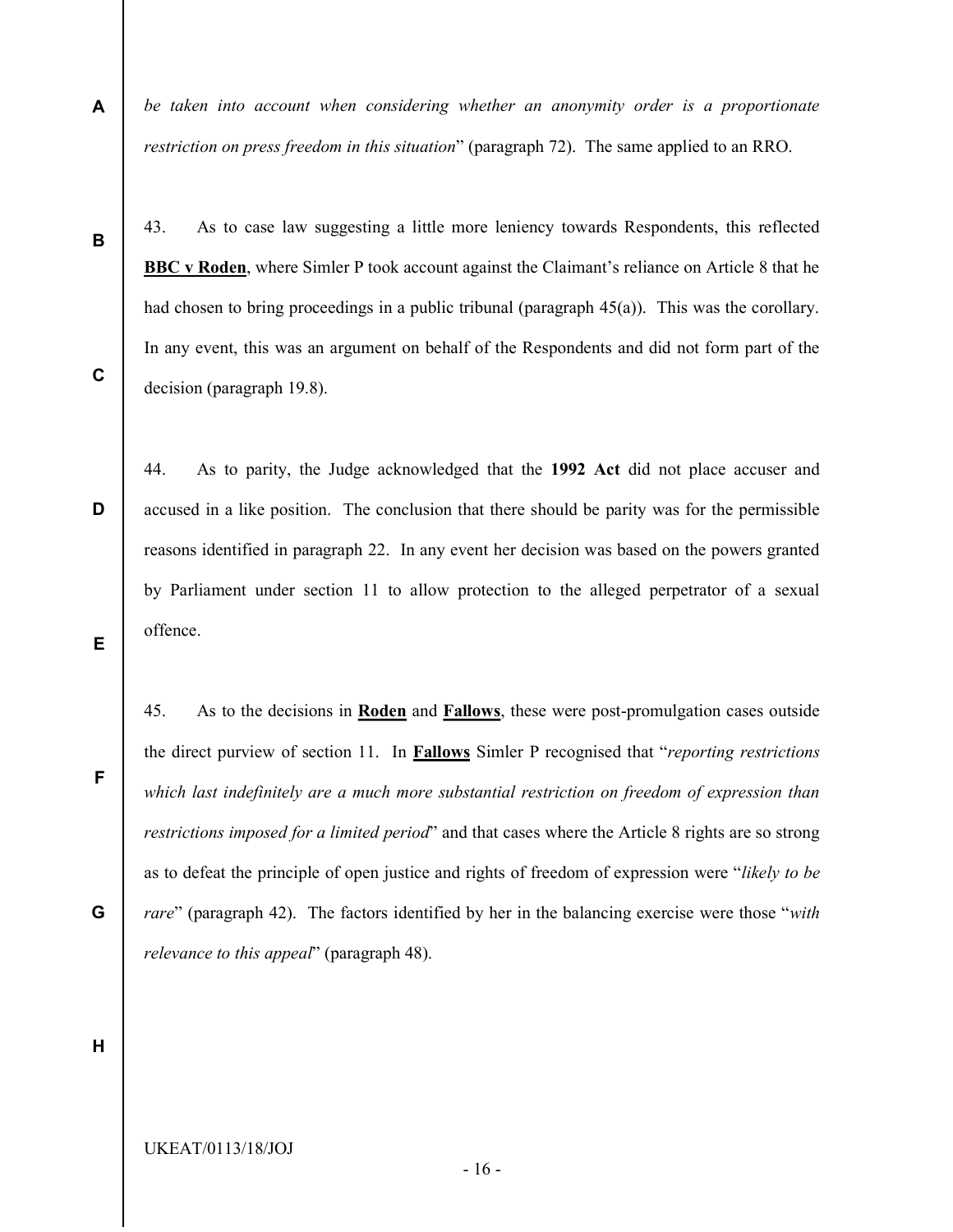- 46. As to duration of the RRO, the Judge had taken a permissible and pragmatic course of keeping it in place until after any remedy decision. As she stated, this would give the parties time to make submissions after the liability judgment.
- B

A

47. As to refusal of Anonymity Orders, the Judge was right not to grant that further protection in addition to the RRO. If the Claimants' appeal on that ground were granted, the Respondents' contingent cross-appeal sought that it be granted to all parties, in particular on the ground of parity.

C

F

G

H

#### **Reply**

- D E 48. In reply, Mr Wolanski submitted that the introduction of the reference to Convention rights in the revised Rule 50 embraced both Articles 8 and 6. In respect of the weight to be given to Article 8, the observations in Khuja were apposite. A parallel could be drawn with applications under Civil Procedure Rules 1998 Rule 39, where the individual's reputational rights had very limited weight: see Global Torch.
	- 49. Section 11 ETA and Rule 50 did not make a major difference to the general position. An example of where an Order could be made was there was credible evidence that the Respondent would settle the case rather than contest it in reported proceedings. This would impinge on the proper administration of justice. That was not the present case. The fact that section 11 provided only for orders until promulgation of the judgment demonstrated that this, not privacy, was the concern of the provision: see Tradition Securities.
		- 50. Mr Milsom submitted that the revision of Rule 50 provided no assistance to the Respondents. Section 11 was an enabling provision. Parliament must be taken to have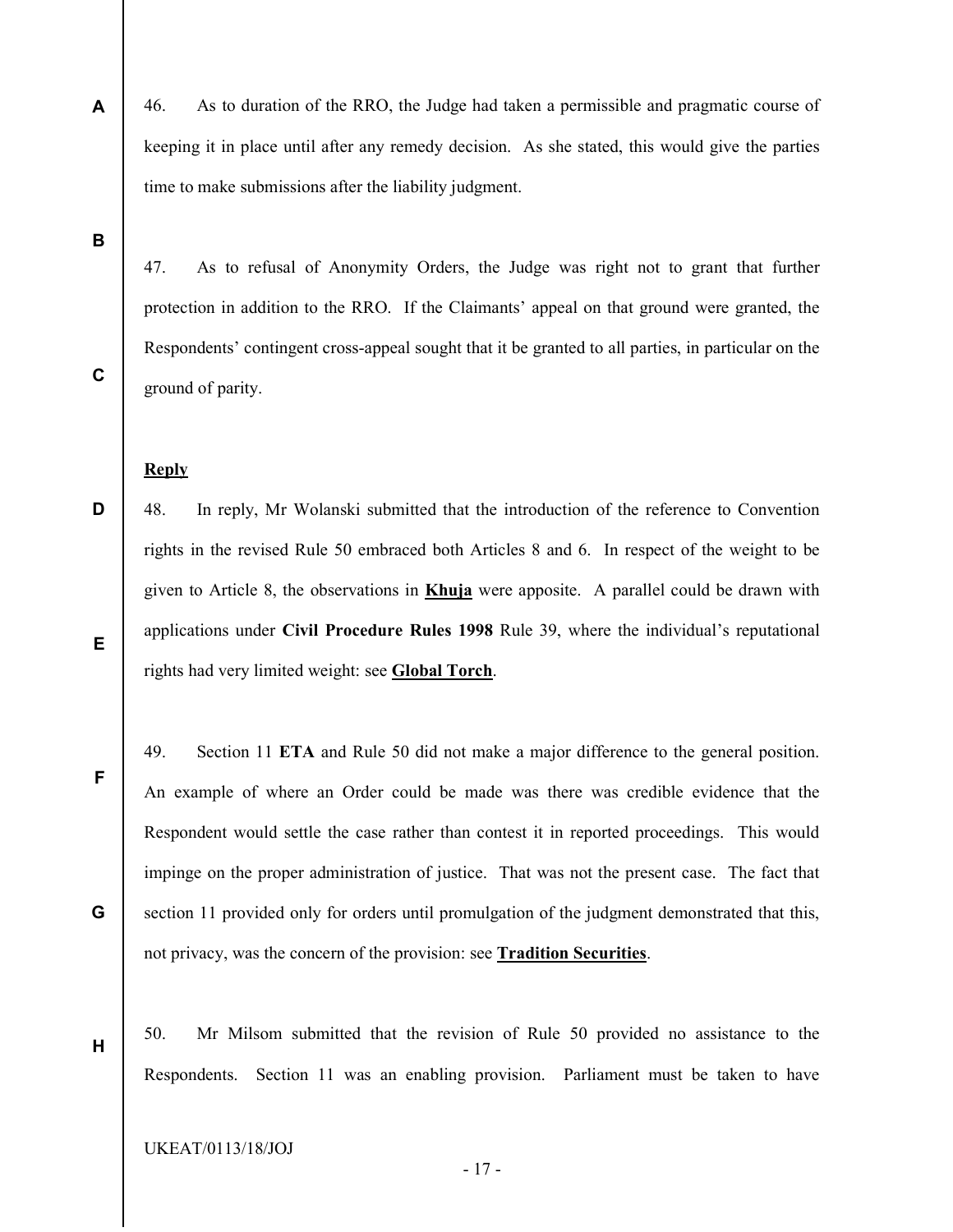A B legislated with the common law in mind. The language of the Rule and in particular sub-rules 1 and 2 reflected the common law, and the very limited weight which it gave to Article 8 against the principle of open justice. Whilst accepting that reputation and honour fell within the reach of the Article, what mattered was the scale of the infringement. The present case self-evidently fell far short.

#### Analysis and Conclusions

51. In my judgment it is necessary to start the analysis with consideration of the authorities which deal with the purpose and ambit of section 11 ETA and the Rules made thereunder. This includes consideration of decisions of this Tribunal in 1997-1998, two of which are referred to

#### D in Tradition Securities.

C

E

F

G

H

52. In A v B ex parte News Group Newspapers Ltd [1998] ICR 55 Morison J considered the statement of the Government Minister when promoting the clause in the House of Lords and observed:

> "… As is clear from the words of the statute, and the rules made pursuant thereto, Parliament has taken the view that press reporting of the names of those involved in a case of alleged sexual misconduct, with, what might be called, the usual salacious details, might have the effect of interfering with the due administration of justice, in the sense of deterring the particular complainant or others in a similar position from making well-founded complaints of unlawful discrimination. …" (Page 66G-H)

53. Then in  $M v$  Vincent [1998] ICR 73 the same Judge observed that RROs:

"… apply, and are intended to apply, only whilst the tribunal proceedings are afoot. It is, as this court has already indicated in  $A \nu B$  ..., an order which is there to prevent the excesses, if there are going to be, of the press or other media whilst the case is proceeding, which might put undue pressure on persons who are involved. Where serious allegations of this sort are made, it is better for all concerned that the tribunal rule on the matter, and find out where the truth lies before the persons become identified." (Page 76C-E)

54. Those cases concerned claimants, i.e. alleged victims of sexual misconduct. In R v London (North) Industrial Tribunal ex parte Associated Newspapers Ltd [1998] ICR 1212,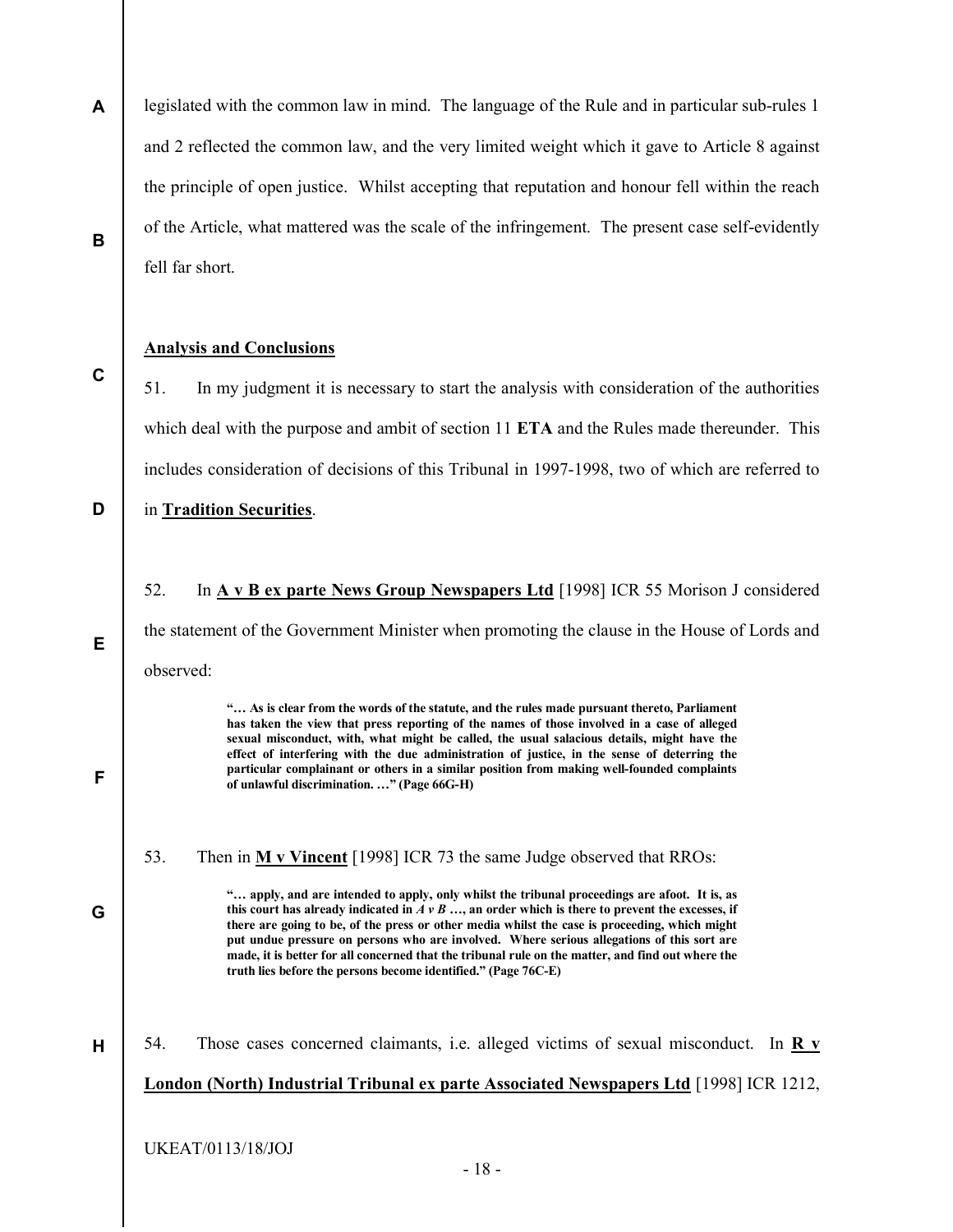| A           | Keene J (as he then was) had to consider the position of those "affected" by the allegation. This                                                                                                                                                                                                                                                                                                                                                                                                                                                                                                                          |
|-------------|----------------------------------------------------------------------------------------------------------------------------------------------------------------------------------------------------------------------------------------------------------------------------------------------------------------------------------------------------------------------------------------------------------------------------------------------------------------------------------------------------------------------------------------------------------------------------------------------------------------------------|
|             | included the alleged perpetrator of sexual assaults. Noting the decisions in $\overline{A} \vee \overline{B}$ and Vincent                                                                                                                                                                                                                                                                                                                                                                                                                                                                                                  |
|             | and the citations from Hansard he observed that:                                                                                                                                                                                                                                                                                                                                                                                                                                                                                                                                                                           |
| B           | "Most of the emphasis in those various passages seems to be on the need to prevent<br>complainants from being deterred from bringing complaints by fear of publicity about their<br>private lives. On the other hand, section $11(6)$ does not restrict the restricted reporting<br>orders to preventing simply the identification of the complainant, nor does the wording of the<br>[Act] confine the power expressly to any particular sub-group of cases "involving allegations<br>of sexual misconduct", such as those where there is a risk of prejudice to the proper<br>administration of justice." (Page 1219D-F) |
| $\mathbf C$ | 55.<br>In that case, leading counsel for the newspapers cited a further passage from the                                                                                                                                                                                                                                                                                                                                                                                                                                                                                                                                   |
|             | Minister's speech in the House of Lords, namely:                                                                                                                                                                                                                                                                                                                                                                                                                                                                                                                                                                           |
| D           | "In conclusion, I hope that all noble Lords will agree with me that the new clauses offer<br>valuable protection to the victims of and witnesses to sexual harassment and indeed to anyone<br>who is falsely accused of such harassment. The Government strongly condemn sexual<br>harassment and hope that these new powers will make the process of bringing an industrial<br>tribunal complaint involving such allegations less distressing, thereby encouraging those who<br>would previously have been deterred from bringing such cases to do so." (Page 1221B-C)                                                    |
|             |                                                                                                                                                                                                                                                                                                                                                                                                                                                                                                                                                                                                                            |
| Е           | 56.<br>Noting that the principle of the freedom of the press to report fully and                                                                                                                                                                                                                                                                                                                                                                                                                                                                                                                                           |
|             | contemporaneously should only be constrained where and to the extent clearly necessary,                                                                                                                                                                                                                                                                                                                                                                                                                                                                                                                                    |
|             | Keene J observed that this:                                                                                                                                                                                                                                                                                                                                                                                                                                                                                                                                                                                                |
| F           | " does argue for a narrow interpretation of the words in section 11, rather than a wide one.<br>It is difficult to see that article 10 of the Convention on Human Rights adds significantly to<br>this, given that the principle to which I have referred is so firmly embedded in English<br>common law." (Page 1224H)                                                                                                                                                                                                                                                                                                    |
|             | He continued:                                                                                                                                                                                                                                                                                                                                                                                                                                                                                                                                                                                                              |
| G           | "Applying this approach to the interpretation of section 11, one can see that the power to<br>make a restricted reporting order will normally exist so as to prevent anything likely to lead to<br>the identification by members of the public of the victim of the alleged sexual misconduct and<br>the alleged perpetrator. (I stress in passing that at this stage I am dealing simply with the legal<br>power to make an order and not with the exercise of that discretionary power.) " (Page<br>$1225A-B$                                                                                                            |
| н           |                                                                                                                                                                                                                                                                                                                                                                                                                                                                                                                                                                                                                            |
|             | <b>UKEAT/0113/18/JOJ</b><br>$-19-$                                                                                                                                                                                                                                                                                                                                                                                                                                                                                                                                                                                         |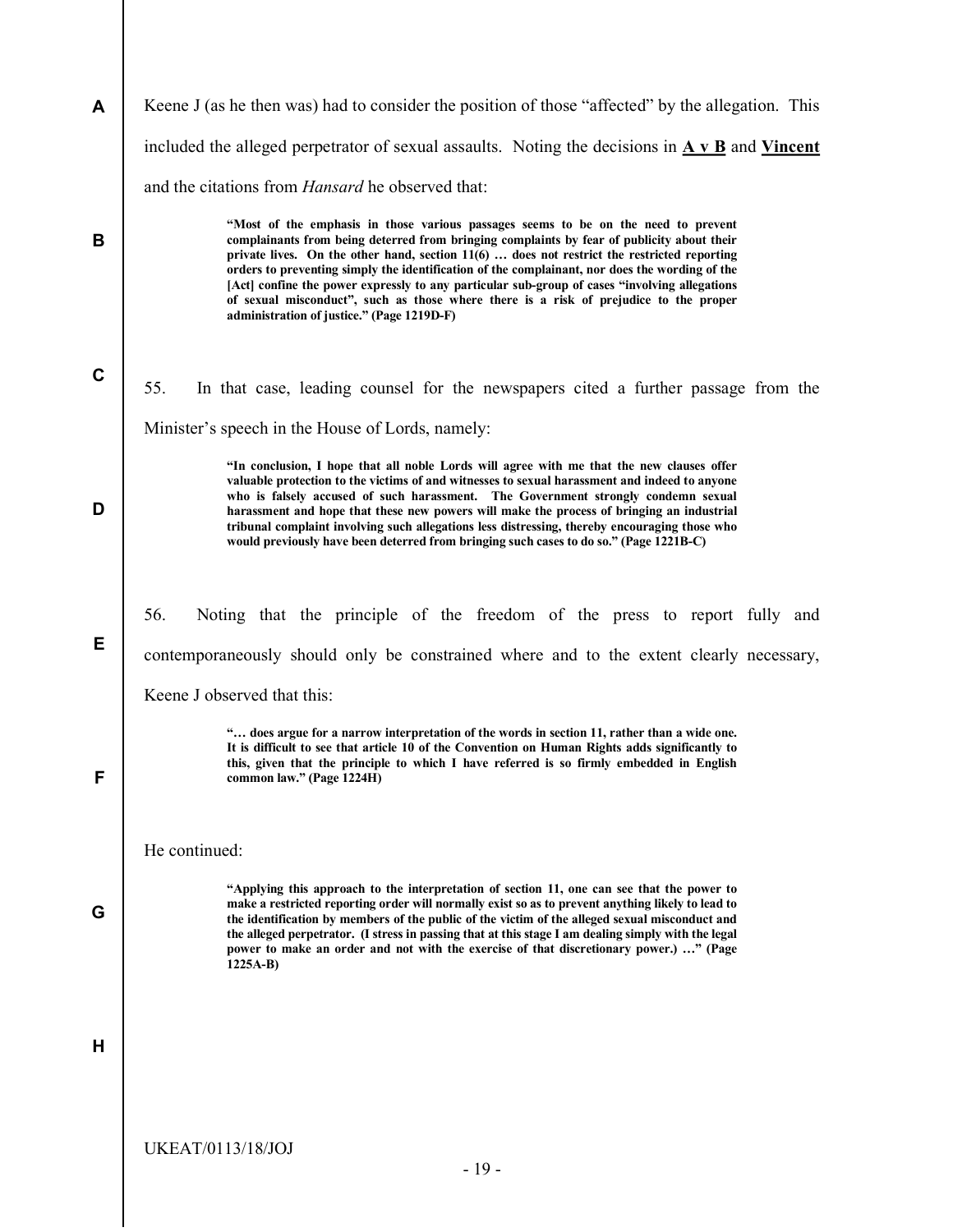57. In that case the Judge quashed the orders made to protect persons said to be indirectly affected by the allegations. The Tribunal's order in protection of the alleged perpetrator (T) of sexual assaults on the Claimant and a fellow employee (L) were undisturbed. He observed:

> "… One can readily understand that she felt it necessary that T, against whom the allegations were being made, should be covered, and the same is true of Miss L. Both those obviously fell into the category of persons one would expect could well be affected in the giving of their evidence by publicity identifying them. In so far as Mr Robertson seeks to challenge their inclusion, his attack is, in my judgment, unjustified. …" (Page 1227D-E).

58. In Tradition Securities Underhill J, sitting with members, observed that the purpose of affording protection to claimants was explicitly set out by Keane J in Associated Newspapers. However, there was no such explicit discussion in any authority, nor the Ministerial Statement as to the purpose of affording protection to alleged perpetrators. This was a little surprising since that protection was in marked contrast to the position of defendants in criminal prosecutions for sexual offences. It was submitted to him that a further purpose of the protection was to prevent unjust intrusion on the privacy of alleged perpetrators, irrespective of any risk to the administrator of justice. The Judge observed that:

> "5. … Traditionally, the embarrassment and distress caused to a person confronted with what may ultimately be held to be false or exaggerated allegations of sexual misconduct would have been regarded as an insufficient reason for any restriction on the rule of open justice; and although there are some hints in the ministerial statements that a wish to mitigate such distress and embarrassment may have played a part in the enactment of the provisions in question, those hints are faint and are not picked up in the case law. However, what was submitted to us was that that traditional view may have to be revisited in the light of Article 8 of the Convention and that the very firm approach to intrusions on privacy deriving from Scott v Scott may have to yield to a more nuanced approach under which the different rights protected by Articles 8 and 10, and indeed Article 6, of the Convention have to be balanced in each case....'

G However, the instant case did not require that question to be resolved and he and the members preferred to express no view about it.

59. As already noted, in  $\underline{F} \times \underline{G}$  Underhill P referred back to the discussion in Tradition Securities and observed of Rule 50 that:

UKEAT/0113/18/JOJ

A

B

C

D

E

F

H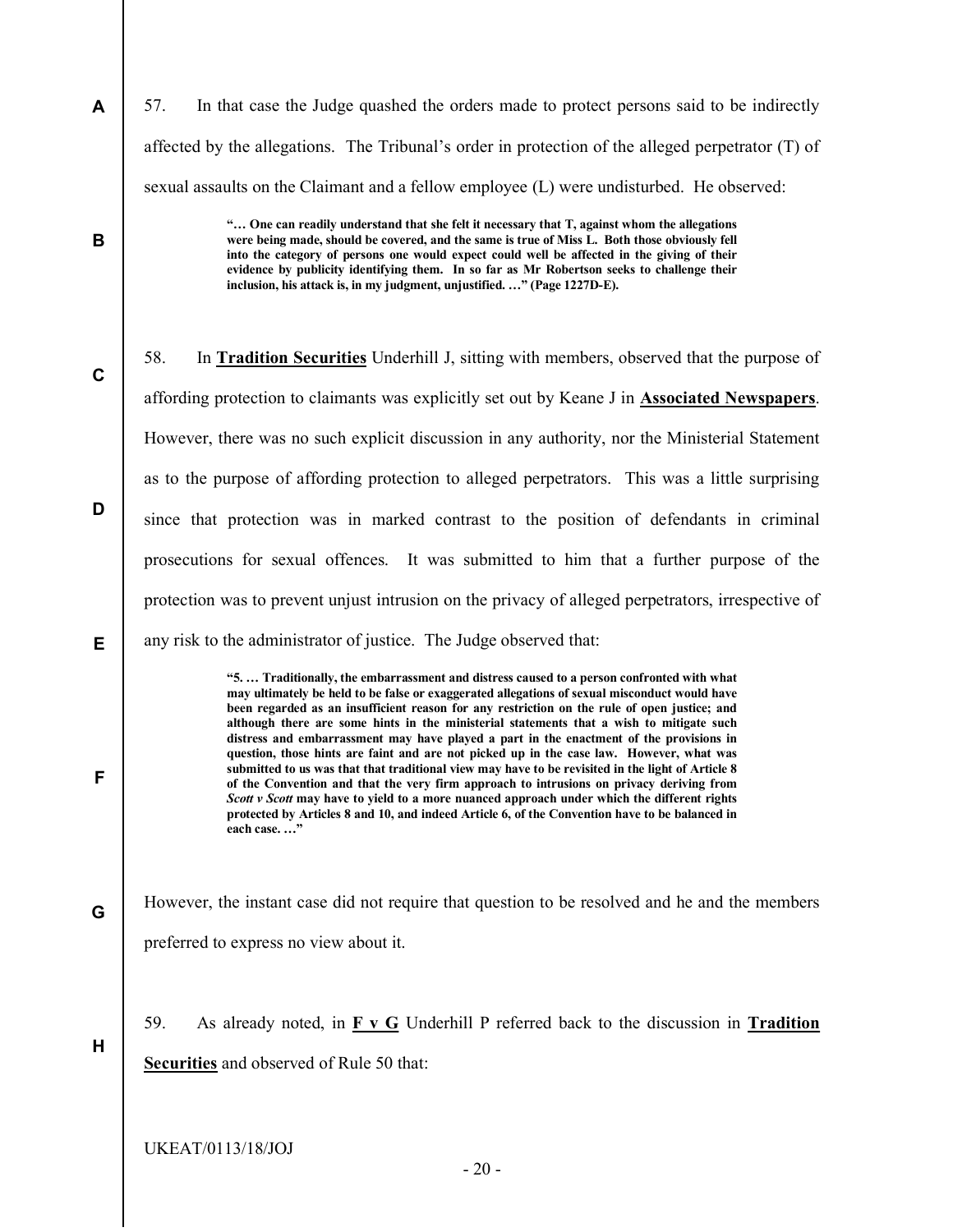"17. … It does not appear to be designed to protect personal or confidential information as such: if it were, orders made under it would not automatically lapse when the proceedings were concluded. …"

In further guidance for restrictions on reporting and/or anonymisation, he emphasised that it was necessary to pay "full regard to the importance of open justice" (paragraph 24). There followed the Underhill Review and the subsequent revision of Rule 50 with its express references to the protection of Convention rights and to a balance which must give "full weight" to the principle of open justice and to Article 10.

C

D

E

F

G

H

B

A

60. In my judgment, the present case requires this Tribunal to return to the question of whether, in its consideration of an application by the alleged perpetrator of a sexual offence under the revised Rule 50 for an RRO until promulgation of its substantive decision, the Tribunal is concerned only with the effect on the administration of justice; or whether it may take account of the applicant's freestanding concern to protect his qualified Article 8 rights, including his honour and reputation, pending adjudication on the allegations. For the following reasons my conclusion is that the Tribunal is not so constrained:

- (1) The starting point is the rule that, outside the area of statutory and established exceptions, the open justice principle has universal application, except where it is strictly necessary to depart from it in the interests of the administration of justice.
- (2) However section 11 ETA and Rule 50 provide one of those statutory exceptions. Thus Rule 50(1) imposes a less onerous test than the strict necessity test of the general rule, namely necessity "in the interests of justice or in order to protect the Convention rights of any person". Convention rights include the qualified or Article 8 right to honour and reputation. Nor does Rule 50(2) provide a test of strict necessity. Rather, it requires that "*full weight*" be given in the balancing exercise to the principle of open justice and to Article 10.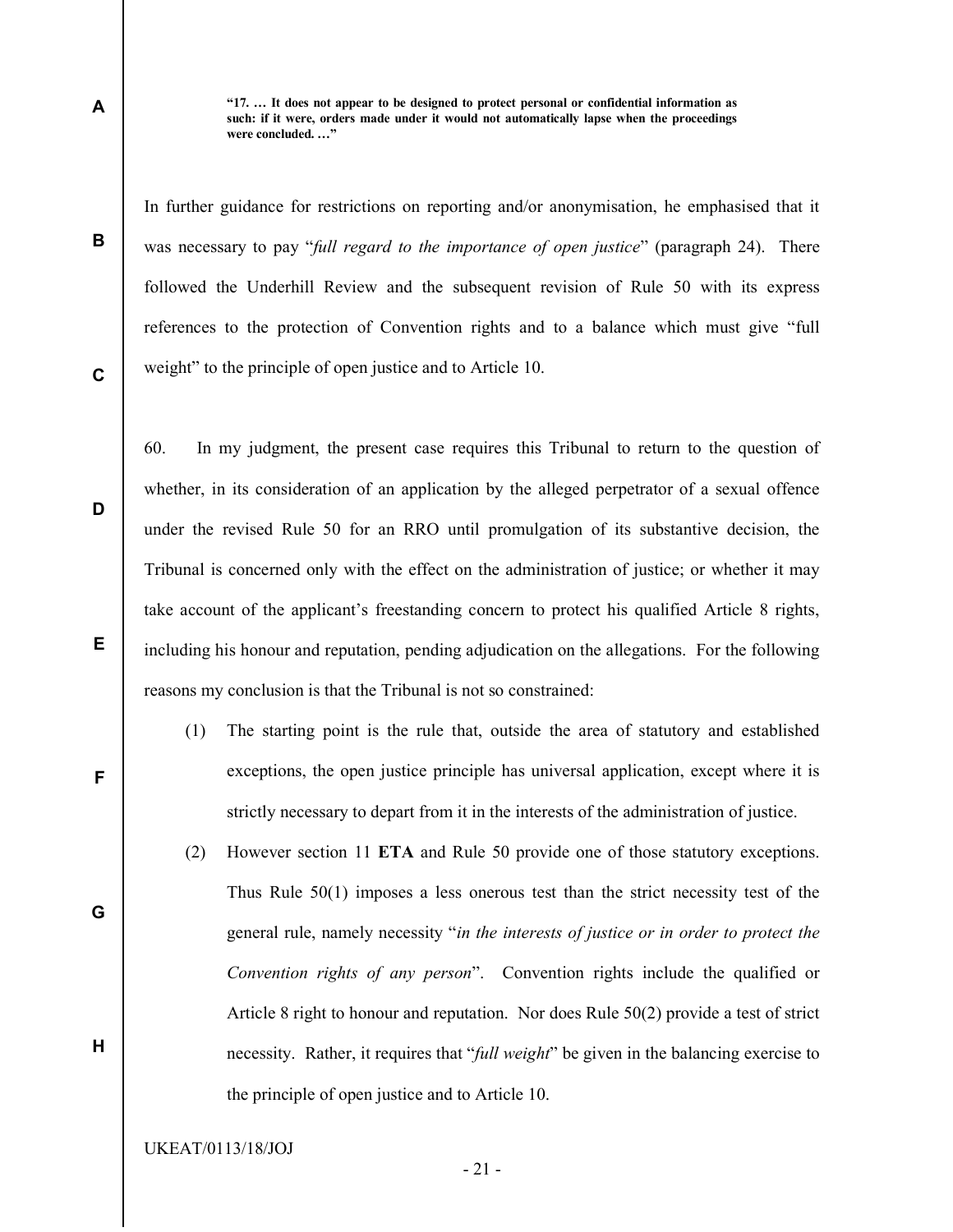- (3) The observations of this Tribunal in the cited 1997-1998 decisions provide support for the proposition that the jurisdiction is not so constrained; see the above citations from Vincent and Associated Newspapers.
	- (4) Limited as it is on this point, the ministerial statement admitted in those decisions pursuant to Pepper v Hart [1993] ICR 291 includes the observation that the clause which became section 11 offered "valuable protection to the victims of and witnesses to sexual harassment and indeed to anyone who is falsely accused of such harassment": see **Associated Newspapers** at page 1221B. Of course, that begs the question of whether the allegation is true or false; but that is a matter for adjudication in the substantive hearing.
- (5) The observations of Underhill P in Traditional Securities and F v G predate the revision of Rule 50 with its specific reference to the protection of Convention rights. I also respectfully consider that this statutory time limitation of RROs until promulgation of the judgment is consistent with an approach which permits protection of the perpetrator in his Article 8 rights, independently of any adverse effects on the administration of justice, until adjudication on the truth of the allegation.
	- (6) The decisions concerning post-promulgation restrictions (e.g. Roden and Fallows) are to be distinguished for that very fact. By that stage the decision has been promulgated or the case has settled. In consequence those decisions fall outside the statutory exception limited in time by section  $11(1)(b)$ , and in consequence reflect the test of strict necessity and the limited weight given to Article 8 considerations in that balancing exercise: see e.g. Fallows at paragraphs 42 and 48 to 50.
		- (7) It does not follow from this approach that an Order will routinely be granted in a pre-promulgation application within Rule 50. It is a matter of judgment in each

A

B

C

D

E

F

G

H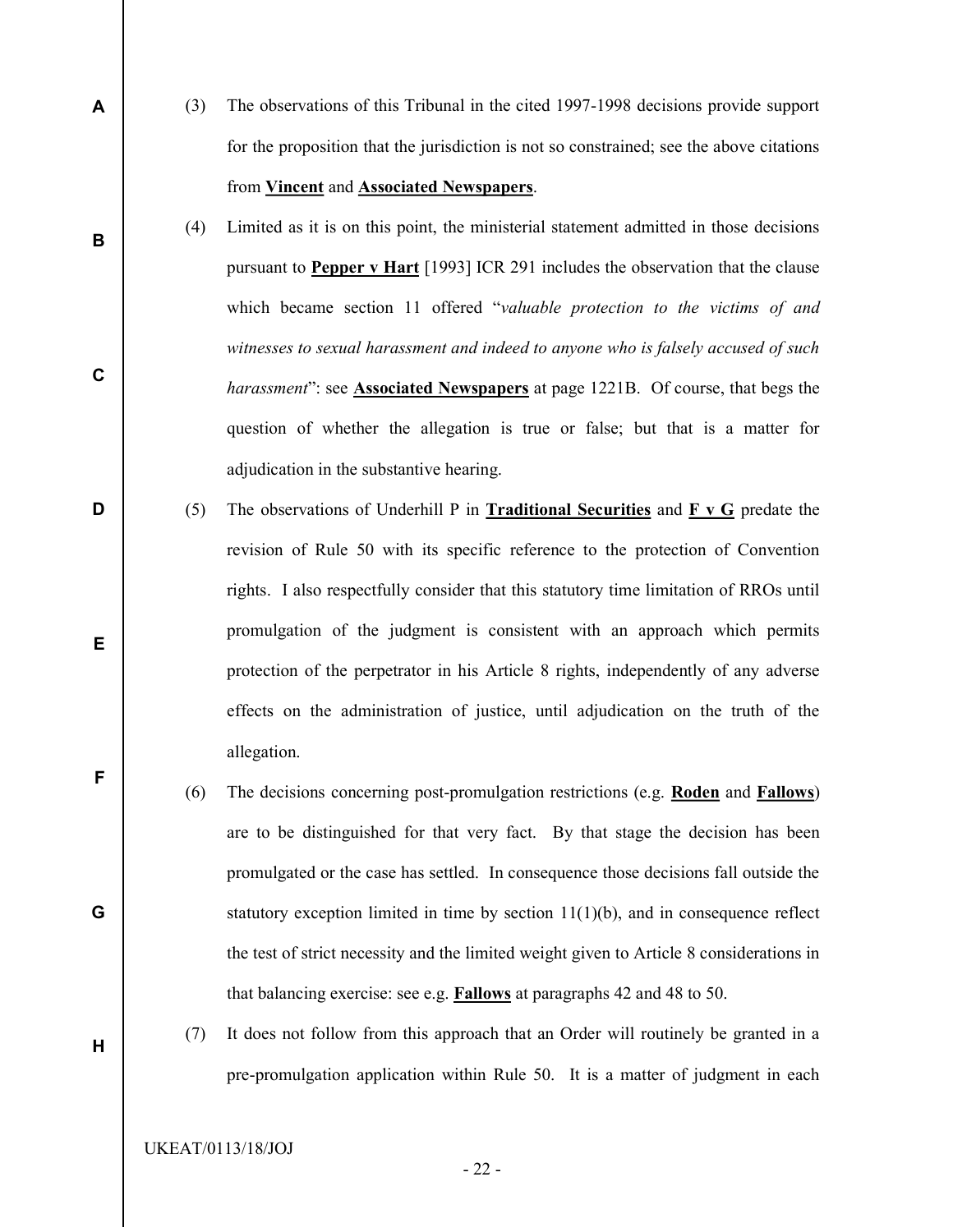case, having regard to the particular evidence relating to Article 8 and giving full weight to the principle of open justice and to Article 10.

61. In the light of this analysis I do not accept the arguments of any of the parties to this appeal in their full measure. I accept the contention of the Claimants and Times Newspapers that the Judge in the balancing exercise did not give full weight to the principle of open justice. As I read the Judgment (and in particular paragraphs 7, 8, 19, 20 and 24) she effectively treated that principle as satisfied pending promulgation of the decision by the fact that the hearing would be in open Court. However it was necessary also to give full weight to the point, restated in Khuja, that press reporting of legal proceedings is an inseparable part of the concept of open justice. This aspect of open justice includes names and contemporaneity and proceeds on the basis that the reporting will be lawful, namely fair and accurate. The public interest in that part of the principle involves a consideration distinct from the Article 10 right to freedom of expression which the Judge did take into account. I also accept that, at least in the absence of evidence to support that fear, the Judge was wrong to take account of the "*fear of misreporting*" (see paragraph 23.5).

62. As to parity, I accept that it would be wrong in the balancing exercise to take account of the imbalance in the 1992 Act. The Act reflects the conclusion of Parliament that its protection should be given to the alleged victims, but not to the alleged perpetrators of sexual offences. That judgment of the legislature must be fully respected.

63. On one reading of paragraphs 22 and 23.2 of the Judgment, the Judge did not take account of parity on such a basis, but only did so on the pragmatic grounds that:

H

G

A

B

C

D

E

F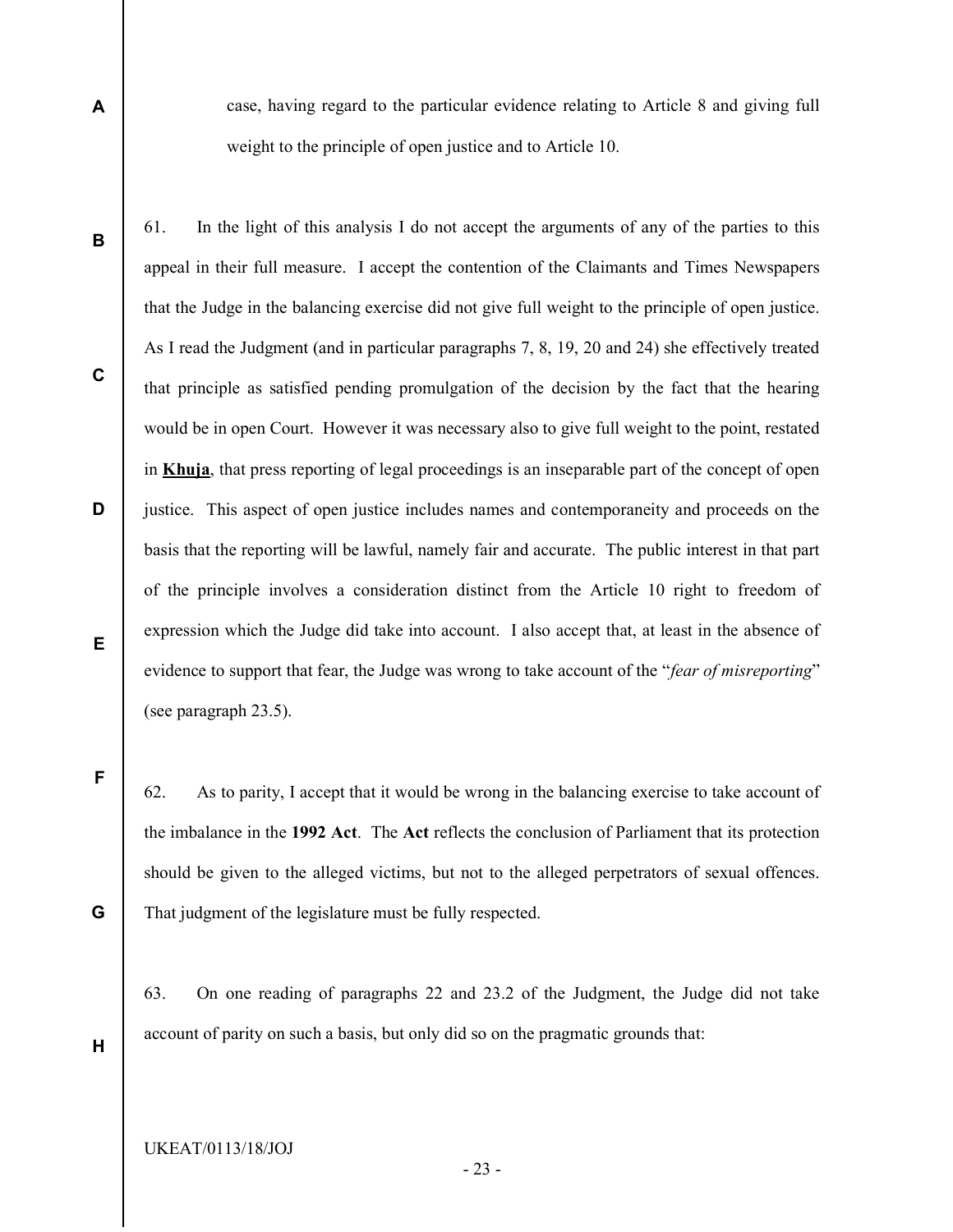- (1) it would strengthen the protection enjoyed by the Claimants under the 1992 Act and avoid collateral disputes; and
- (2) the Act's prohibition of "identifying matter" would achieve such parity in any event.

However, on my interpretation, in particular taking account of the final sentence of paragraph 22.4 and paragraph 23.2, the Judge was wrongly influenced by considerations of parity with the 1992 Act. In any event I do not consider that the pragmatic factors were relevant considerations. The 1992 Act provides the requisite restraint on the publication of identifying matter, backed up by criminal sanction. Furthermore the Claimants did not seek further protection in this form.

64. Conversely, I do not agree that a Tribunal is required to proceed on the basis that distress and damage to reputation from the report of unproven allegations of sexual offences have to be ignored; nor that the public must be taken to understand the difference between such allegations and their proof; nor that if the allegations are false the judgment will necessarily provide a sufficient vindication. On the contrary, the considerations identified in paragraphs 23.1, 23.4 and 23.7 of the Judgment are all potentially relevant to the Second Respondent's Article 8 rights and to the balancing exercise required by Rule 50(2). Although paragraph 23.4 could have been more clearly worded, it is obvious that the Judge was not intending to suggest that the alleged sexual offences had anything to do with private life. The paragraph has to be read with paragraphs 23.7 and 24.1. The reference to private life was in respect of the Second Respondent's honour and reputation pending adjudication on the truth or falsity of the allegations.

H

A

B

C

D

E

F

G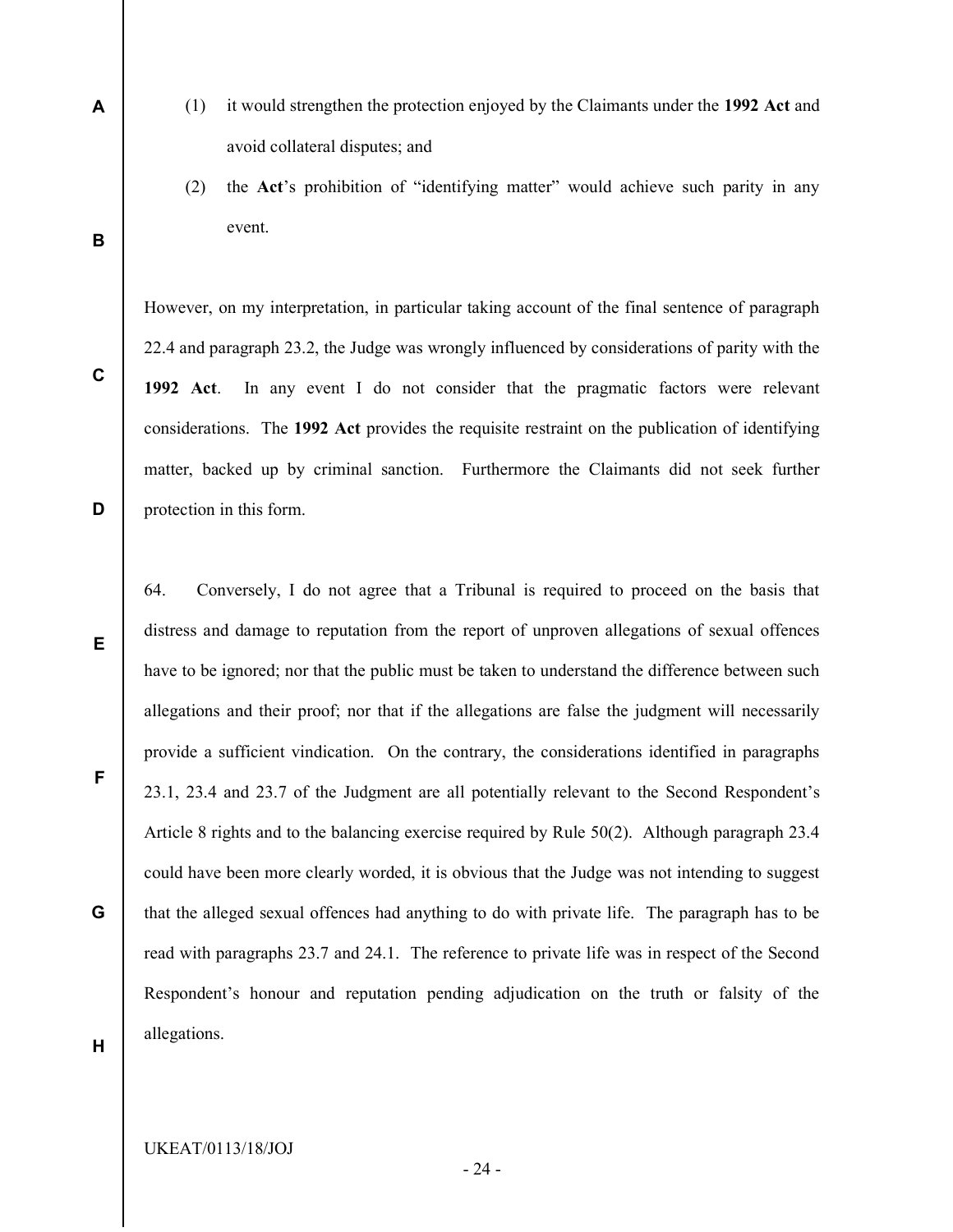- 65. As to the public and social status of the Second Respondent, it would have been wrong to give this any weight. That would conflict with the principle of equality before the law: Crawford. I do not accept that the Judge did so. I accept that her observation in paragraph 23.7 that "The stakes are very high" was a reference back to the arguments recorded in the second and third sentences of paragraph 19.7. These concern the reputation and the stakes both for the Claimants and for the Second Respondent. The conclusions do not adopt the argument recorded in the first sentence of that paragraph.
- C

D

E

F

G

A

B

66. I should add that the principle of equality cuts both ways. In Crawford it was the media which unsuccessfully sought to rely on the public profile of the individual in question. The Court made clear that "The public position comes into the account neither on one side or the other" (paragraph 36).

67. As to leniency to the Respondents, this was a point raised in argument (paragraph 19.8) but not adopted by the Judge. I do not accept that Rule 50 or the case law support leniency in either direction.

68. As to the duration of the Order, I understand the pragmatic considerations which led to the decision that it should continue until after any decision on remedy. However, when set against the purpose of a restriction pending adjudication on the allegations, I consider that the reference in section 11 to the "*promulgation of the decision*" must be to the decision on liability.

## H